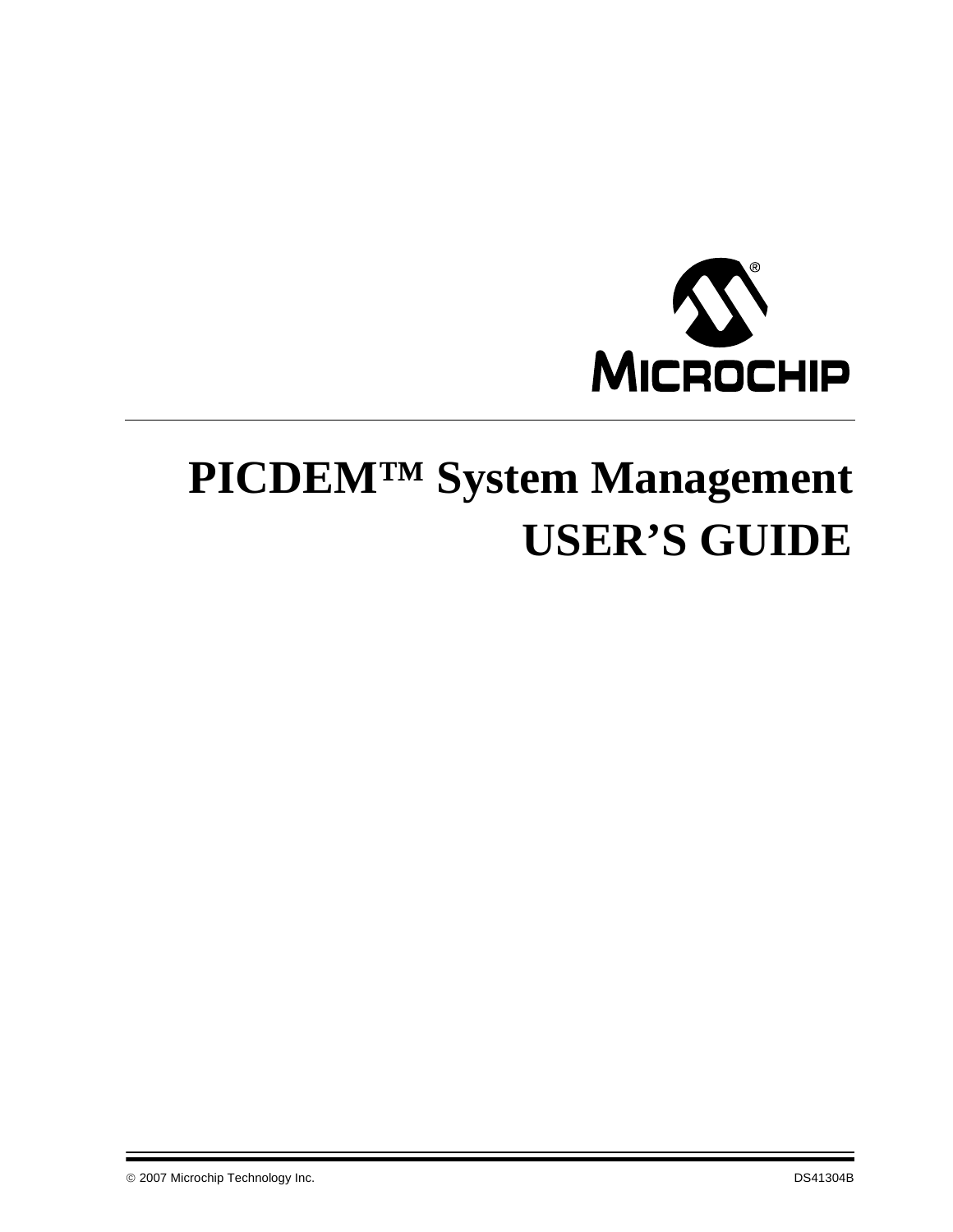#### **Note the following details of the code protection feature on Microchip devices:**

- Microchip products meet the specification contained in their particular Microchip Data Sheet.
- Microchip believes that its family of products is one of the most secure families of its kind on the market today, when used in the intended manner and under normal conditions.
- There are dishonest and possibly illegal methods used to breach the code protection feature. All of these methods, to our knowledge, require using the Microchip products in a manner outside the operating specifications contained in Microchip's Data Sheets. Most likely, the person doing so is engaged in theft of intellectual property.
- Microchip is willing to work with the customer who is concerned about the integrity of their code.
- Neither Microchip nor any other semiconductor manufacturer can guarantee the security of their code. Code protection does not mean that we are guaranteeing the product as "unbreakable."

Code protection is constantly evolving. We at Microchip are committed to continuously improving the code protection features of our products. Attempts to break Microchip's code protection feature may be a violation of the Digital Millennium Copyright Act. If such acts allow unauthorized access to your software or other copyrighted work, you may have a right to sue for relief under that Act.

Information contained in this publication regarding device applications and the like is provided only for your convenience and may be superseded by updates. It is your responsibility to ensure that your application meets with your specifications. MICROCHIP MAKES NO REPRESENTATIONS OR WARRANTIES OF ANY KIND WHETHER EXPRESS OR IMPLIED, WRITTEN OR ORAL, STATUTORY OR OTHERWISE, RELATED TO THE INFORMATION, INCLUDING BUT NOT LIMITED TO ITS CONDITION, QUALITY, PERFORMANCE, MERCHANTABILITY OR FITNESS FOR PURPOSE**.** Microchip disclaims all liability arising from this information and its use. Use of Microchip devices in life support and/or safety applications is entirely at the buyer's risk, and the buyer agrees to defend, indemnify and hold harmless Microchip from any and all damages, claims, suits, or expenses resulting from such use. No licenses are conveyed, implicitly or otherwise, under any Microchip intellectual property rights.

### **OUALITY MANAGEMENT SYSTEM CERTIFIED BY DNV**  $=$  ISO/TS 16949:2002  $=$

#### **Trademarks**

The Microchip name and logo, the Microchip logo, Accuron, dsPIC, KEELOQ, KEELOQ logo, microID, MPLAB, PIC, PICmicro, PICSTART, PRO MATE, PowerSmart, rfPIC, and SmartShunt are registered trademarks of Microchip Technology Incorporated in the U.S.A. and other countries.

AmpLab, FilterLab, Linear Active Thermistor, Migratable Memory, MXDEV, MXLAB, PS logo, SEEVAL, SmartSensor and The Embedded Control Solutions Company are registered trademarks of Microchip Technology Incorporated in the U.S.A.

Analog-for-the-Digital Age, Application Maestro, CodeGuard, dsPICDEM, dsPICDEM.net, dsPICworks, ECAN, ECONOMONITOR, FanSense, FlexROM, fuzzyLAB, In-Circuit Serial Programming, ICSP, ICEPIC, Mindi, MiWi, MPASM, MPLAB Certified logo, MPLIB, MPLINK, PICkit, PICDEM, PICDEM.net, PICLAB, PICtail, PowerCal, PowerInfo, PowerMate, PowerTool, REAL ICE, rfLAB, rfPICDEM, Select Mode, Smart Serial, SmartTel, Total Endurance, UNI/O, WiperLock and ZENA are trademarks of Microchip Technology Incorporated in the U.S.A. and other countries.

SQTP is a service mark of Microchip Technology Incorporated in the U.S.A.

All other trademarks mentioned herein are property of their respective companies.

© 2007, Microchip Technology Incorporated, Printed in the U.S.A., All Rights Reserved.



*Microchip received ISO/TS-16949:2002 certification for its worldwide headquarters, design and wafer fabrication facilities in Chandler and Tempe, Arizona, Gresham, Oregon and Mountain View, California. The Company's quality system processes and procedures are for its PIC® MCUs and dsPIC® DSCs, KEELOQ® code hopping devices, Serial EEPROMs, microperipherals, nonvolatile memory and analog products. In addition, Microchip's quality system for the design and manufacture of development systems is ISO 9001:2000 certified.*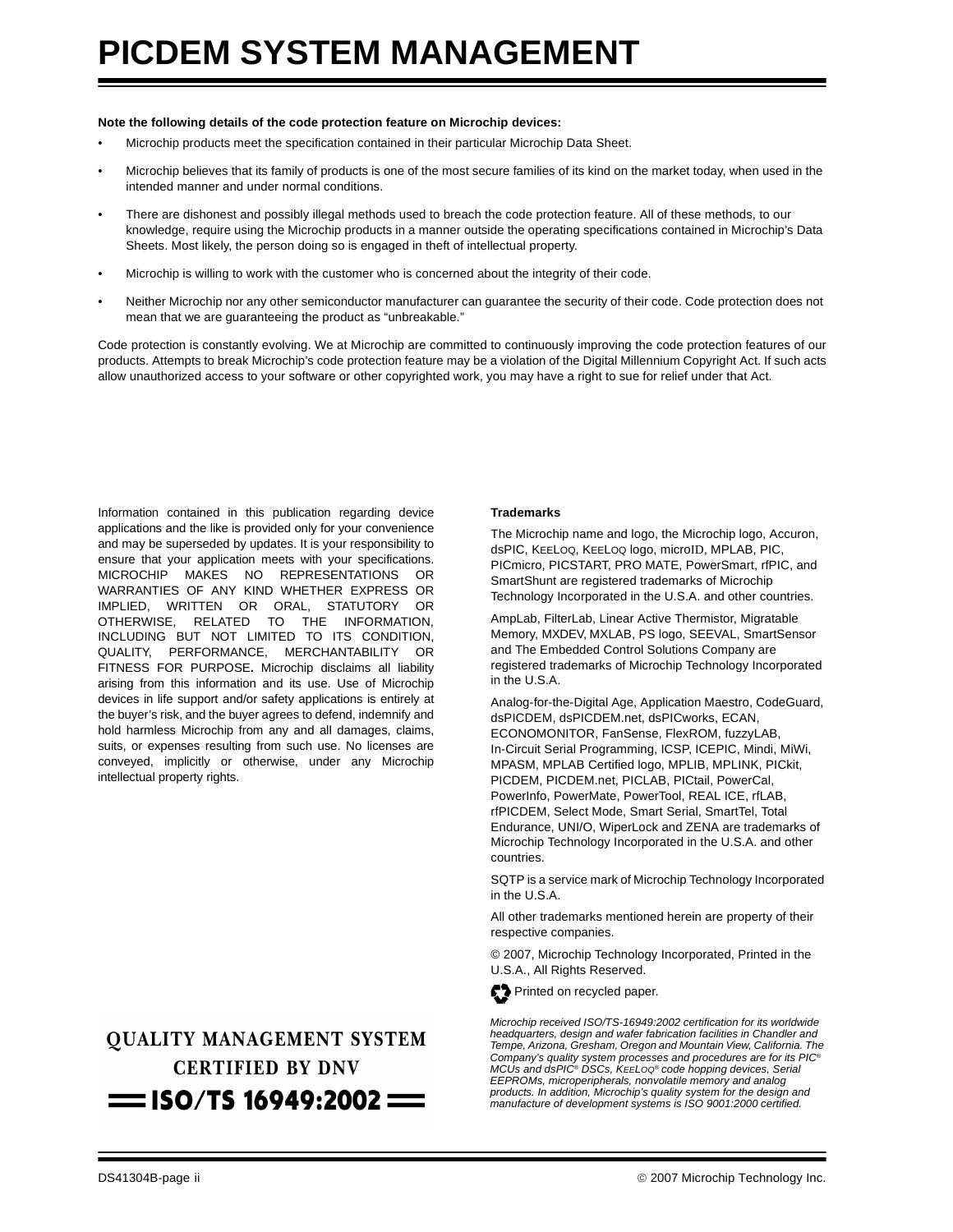

# PICDEM™ SYSTEM MANAGEMENT **USER'S GUIDE**

### **Table of Contents**

| Chapter 1. PICDEM™ System Management                                                                                            |
|---------------------------------------------------------------------------------------------------------------------------------|
|                                                                                                                                 |
|                                                                                                                                 |
|                                                                                                                                 |
|                                                                                                                                 |
|                                                                                                                                 |
|                                                                                                                                 |
|                                                                                                                                 |
|                                                                                                                                 |
|                                                                                                                                 |
|                                                                                                                                 |
|                                                                                                                                 |
|                                                                                                                                 |
| <b>Chapter 2. Background</b>                                                                                                    |
|                                                                                                                                 |
|                                                                                                                                 |
| 2.3 PICDEM™ System Management and PICkit™ Serial Analyzer  15                                                                   |
|                                                                                                                                 |
| 2.4.3 Measuring the Speed of a Two and Three-wire Fan  16                                                                       |
|                                                                                                                                 |
| <b>Chapter 3. Troubleshooting</b>                                                                                               |
|                                                                                                                                 |
| 3.2.1 Serial Communications does not appear to be working  19<br>3.2.2 Microcontroller does not run after programming using the |
|                                                                                                                                 |
|                                                                                                                                 |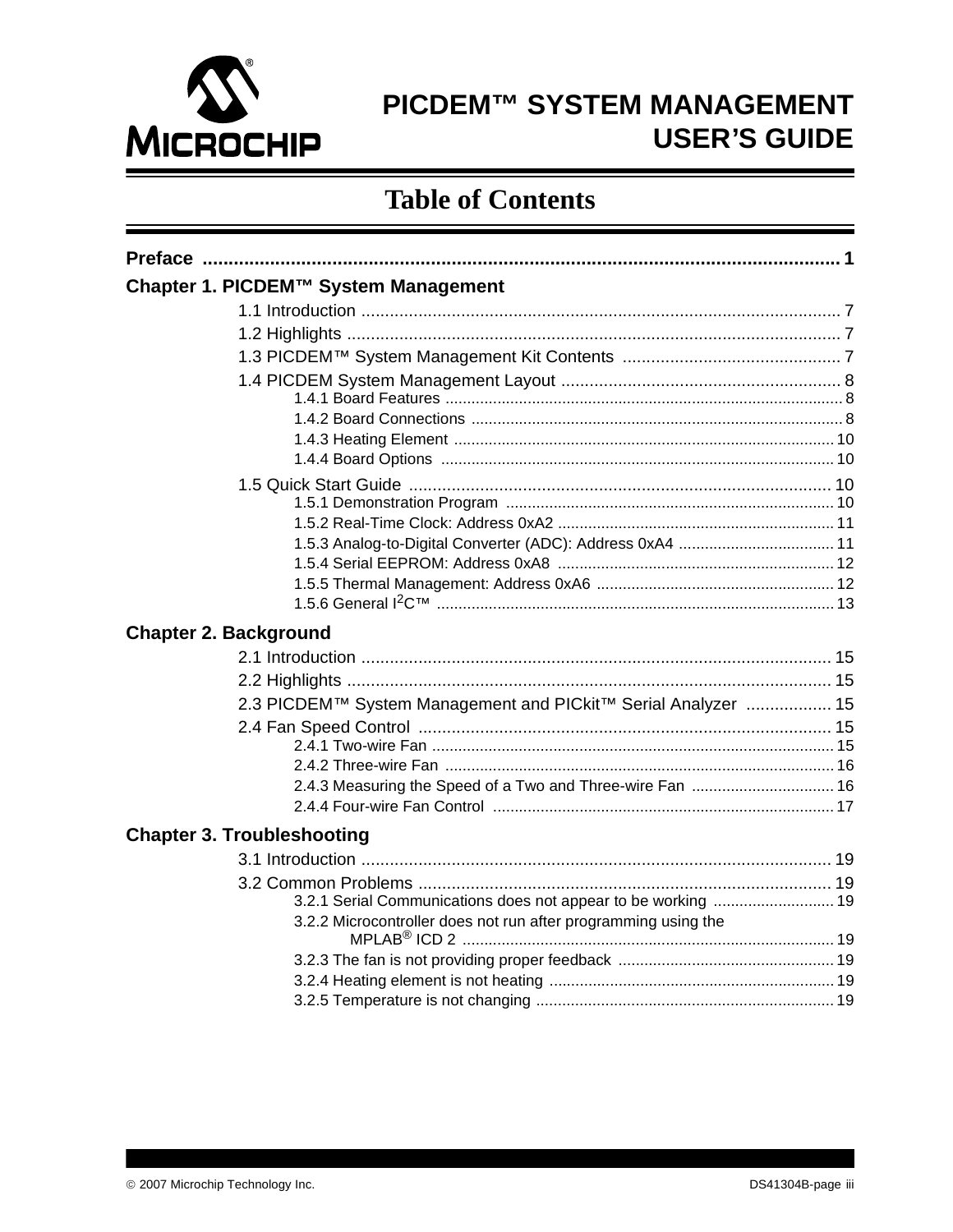# **PICDEM™ System Management User's Guide**

| <b>Appendix A. Hardware Schematics</b> |  |
|----------------------------------------|--|
|                                        |  |
| <b>Appendix B. Register Maps</b>       |  |
|                                        |  |
|                                        |  |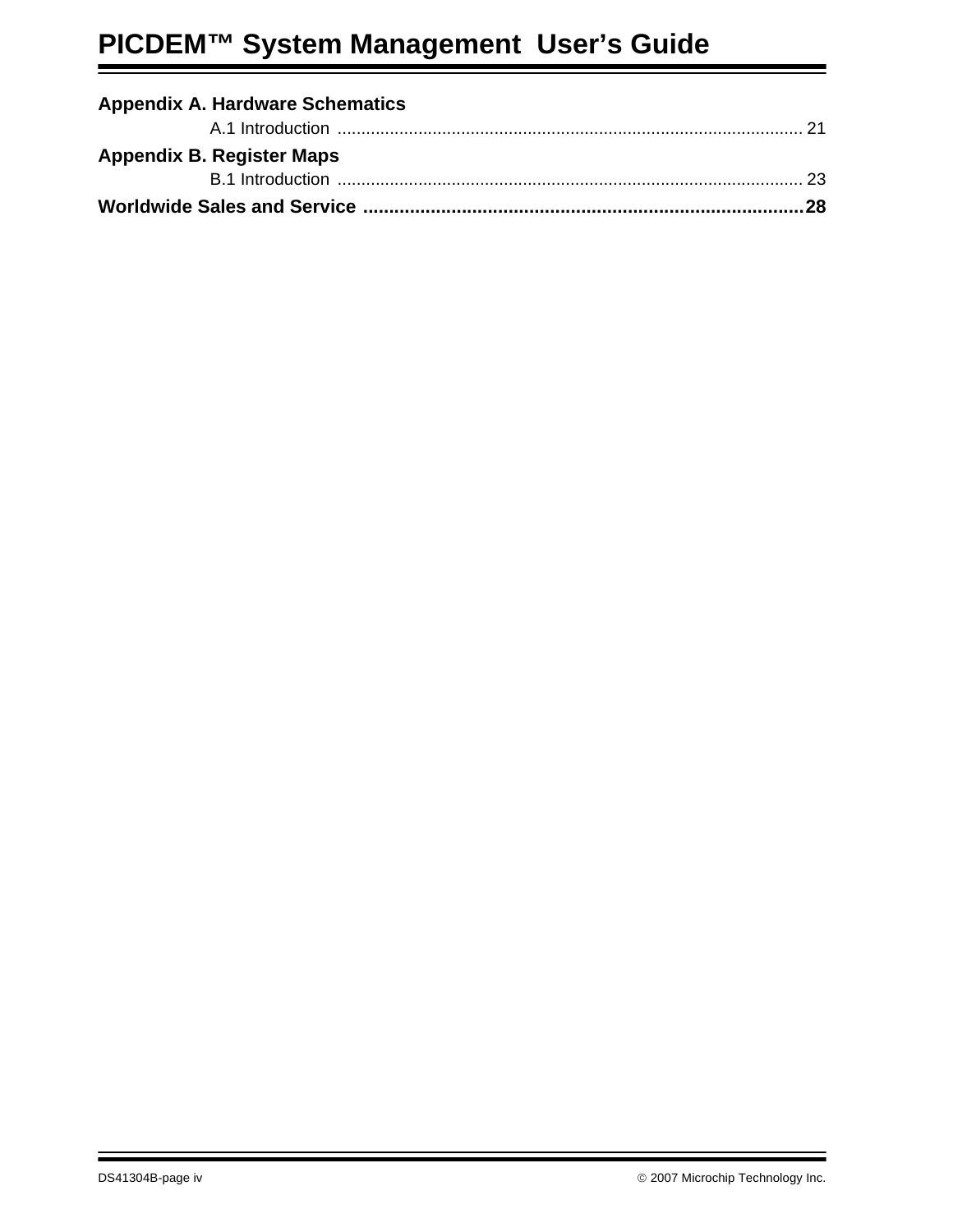<span id="page-4-0"></span>

### **PICDEM™ SYSTEM MANAGEMENT USER'S GUIDE**

### **Preface**

### **NOTICE TO CUSTOMERS**

**All documentation becomes dated, and this manual is no exception. Microchip tools and documentation are constantly evolving to meet customer needs, so some actual dialogs and/or tool descriptions may differ from those in this document. Please refer to our web site (www.microchip.com) to obtain the latest documentation available.**

**Documents are identified with a "DS" number. This number is located on the bottom of each page, in front of the page number. The numbering convention for the DS number is "DSXXXXXA", where "XXXXX" is the document number and "A" is the revision level of the document.**

**For the most up-to-date information on development tools, see the MPLAB® IDE on-line help. Select the Help menu, and then Topics to open a list of available on-line help files.**

#### **INTRODUCTION**

This chapter contains general information that will be useful to know before using the PICDEM™ System Management Board. Items discussed in this chapter include:

- • [Document Layout](#page-4-1)
- • [Conventions Used in this Guide](#page-5-0)
- • [Warranty Registration](#page-6-0)
- • [Recommended Reading](#page-6-1)
- • [The Microchip Web Site](#page-7-0)
- • [Development Systems Customer Change Notification Service](#page-7-1)
- • [Customer Support](#page-8-0)
- • [Document Revision History](#page-8-1)

#### <span id="page-4-1"></span>**DOCUMENT LAYOUT**

This document describes how to use the PICDEM™ System Management Board as a demonstration and training platform tool. The manual layout is as follows:

- **[Chapter 1. "PICDEM™ System Management"](#page-10-4)** This chapter provides an overview of the PICDEM System Management Board and system integration.
- **[Chapter 2. "Background"](#page-18-6)** This chapter provides background information on the System Management application and the PICDEM System Management Board.
- **[Chapter 3. "Troubleshooting"](#page-22-8)** This chapter provides resolutions for solving common problems associated with using the PICDEM System Management Board.
- **[Appendix A. "Hardware Schematics"](#page-24-2)** Illustrates the PICDEM System Management Board hardware schematic diagram.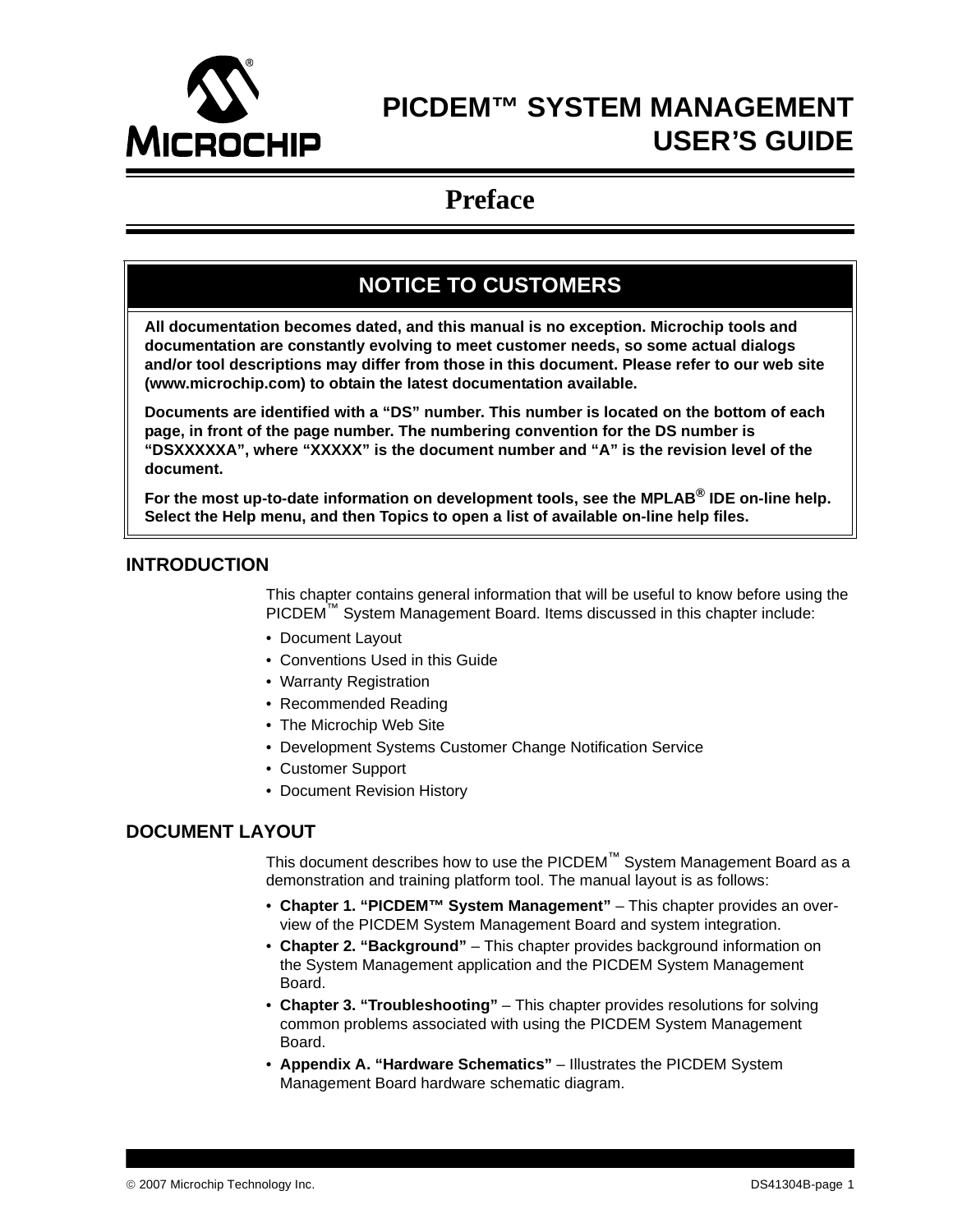#### <span id="page-5-0"></span>**CONVENTIONS USED IN THIS GUIDE**

This manual uses the following documentation conventions:

#### **DOCUMENTATION CONVENTIONS**

| <b>Description</b>                                  | <b>Represents</b>                                                                                            | <b>Examples</b>                                               |
|-----------------------------------------------------|--------------------------------------------------------------------------------------------------------------|---------------------------------------------------------------|
| <b>Arial font:</b>                                  |                                                                                                              |                                                               |
| Italic characters                                   | Referenced books                                                                                             | "MPLAB <sup>®</sup> IDE User's Guide"                         |
|                                                     | Emphasized text                                                                                              | is the only compiler                                          |
| Initial caps                                        | A window                                                                                                     | the Output window                                             |
|                                                     | A dialog                                                                                                     | the Settings dialog                                           |
|                                                     | A menu selection                                                                                             | select Enable Programmer                                      |
| Quotes                                              | A field name in a window or<br>dialog                                                                        | "Save project before build"                                   |
| Underlined, italic text with<br>right angle bracket | A menu path                                                                                                  | File>Save                                                     |
| <b>Bold characters</b>                              | A dialog button                                                                                              | Click OK                                                      |
|                                                     | A tab                                                                                                        | Click the Power tab                                           |
| <b>N'Rnnnn</b>                                      | A number in verilog format,<br>where N is the total number of<br>digits, R is the radix and n is a<br>digit. | 4'b0010, 2'hF1                                                |
| Text in angle brackets $\lt$ >                      | A key on the keyboard                                                                                        | Press <enter>, <f1></f1></enter>                              |
| <b>Courier New font:</b>                            |                                                                                                              |                                                               |
| <b>Plain Courier New</b>                            | Sample source code                                                                                           | #define START                                                 |
|                                                     | Filenames                                                                                                    | autoexec.bat                                                  |
|                                                     | File paths                                                                                                   | $c:\mctan$                                                    |
|                                                     | Keywords                                                                                                     | asm, endasm, static                                           |
|                                                     | Command-line options                                                                                         | $-Opa+, -Opa-$                                                |
|                                                     | <b>Bit values</b>                                                                                            | 0, 1                                                          |
|                                                     | Constants                                                                                                    | 0xFF, 'A'                                                     |
| <b>Italic Courier New</b>                           | A variable argument                                                                                          | file.o, where file can be<br>any valid filename               |
| Square brackets []                                  | Optional arguments                                                                                           | mcc18 [options] file<br>[options]                             |
| Curly brackets and pipe                             | Choice of mutually exclusive                                                                                 | errorlevel $\{0 1\}$                                          |
| character: $\{   \}$                                | arguments; an OR selection                                                                                   |                                                               |
| Ellipses                                            | Replaces repeated text                                                                                       | var name [,<br>var name]                                      |
|                                                     | Represents code supplied by<br>user                                                                          | void main (void)<br>$\left\{ \right.$<br>$\sim$ $\sim$ $\sim$ |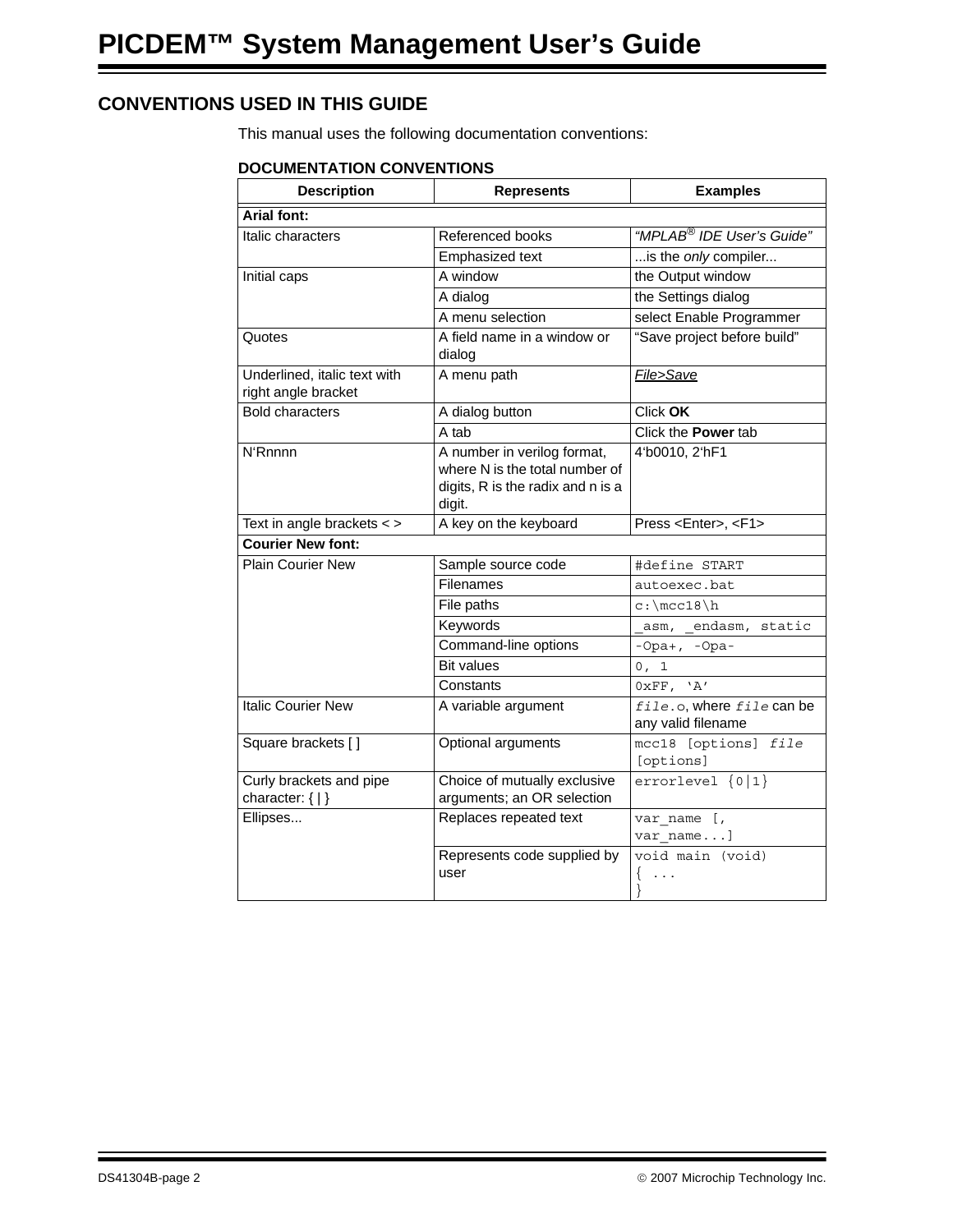#### <span id="page-6-0"></span>**WARRANTY REGISTRATION**

Please complete the enclosed Warranty Registration Card and mail it promptly. Sending in the Warranty Registration Card entitles users to receive new product updates. Interim software releases are available at the Microchip web site.

#### <span id="page-6-1"></span>**RECOMMENDED READING**

This user's guide describes how to use the PICDEM™ System Management Board. Other useful documents are listed below. The following Microchip documents are available and recommended as supplemental reference resources. To obtain these documents, contact the nearest Microchip sales location (see back page). These documents are also available on the Microchip web site at: www.microchip.com.

#### **PICkit™ Serial Analyzer User's Guide (DS51647)**

Consult this document for information how to use the PICkit**™**Serial Analyzer. (This document is included with the PICDEM System Management Board kit.)

#### **PICkit™ 2 Microcontroller Programmer User's Guide (DS51553)**

Consult this document for instructions on how to use the PICkit**™** 2 Microcontroller Programmer software and hardware.

#### **MPLAB® IDE, Simulator, Editor User's Guide (DS51025)**

Consult this document for more information pertaining to the installation and features of the MPLAB Integrated Development Environment (IDE) Software.

#### **PIC16F886 Data Sheet (DS41291)**

Consult this document for information regarding the PIC16F886 28/40/44-Pin Flash-Based, 8-Bit CMOS Microcontrollers with nanoWatt Technology device specifications.

#### **MCP9700/9700A/9701/9701 Low-Power Linear Active Thermistor™ ICs (DS21942)**

Consult this document for information regarding the MCP9700 Analog Temperature Sensor.

#### **Readme Files**

For the latest information on using other tools, read the tool-specific Readme files in the Readmes subdirectory of the MPLAB IDE installation directory. The Readme files contain updated information and known issues that may not be included in this user's guide.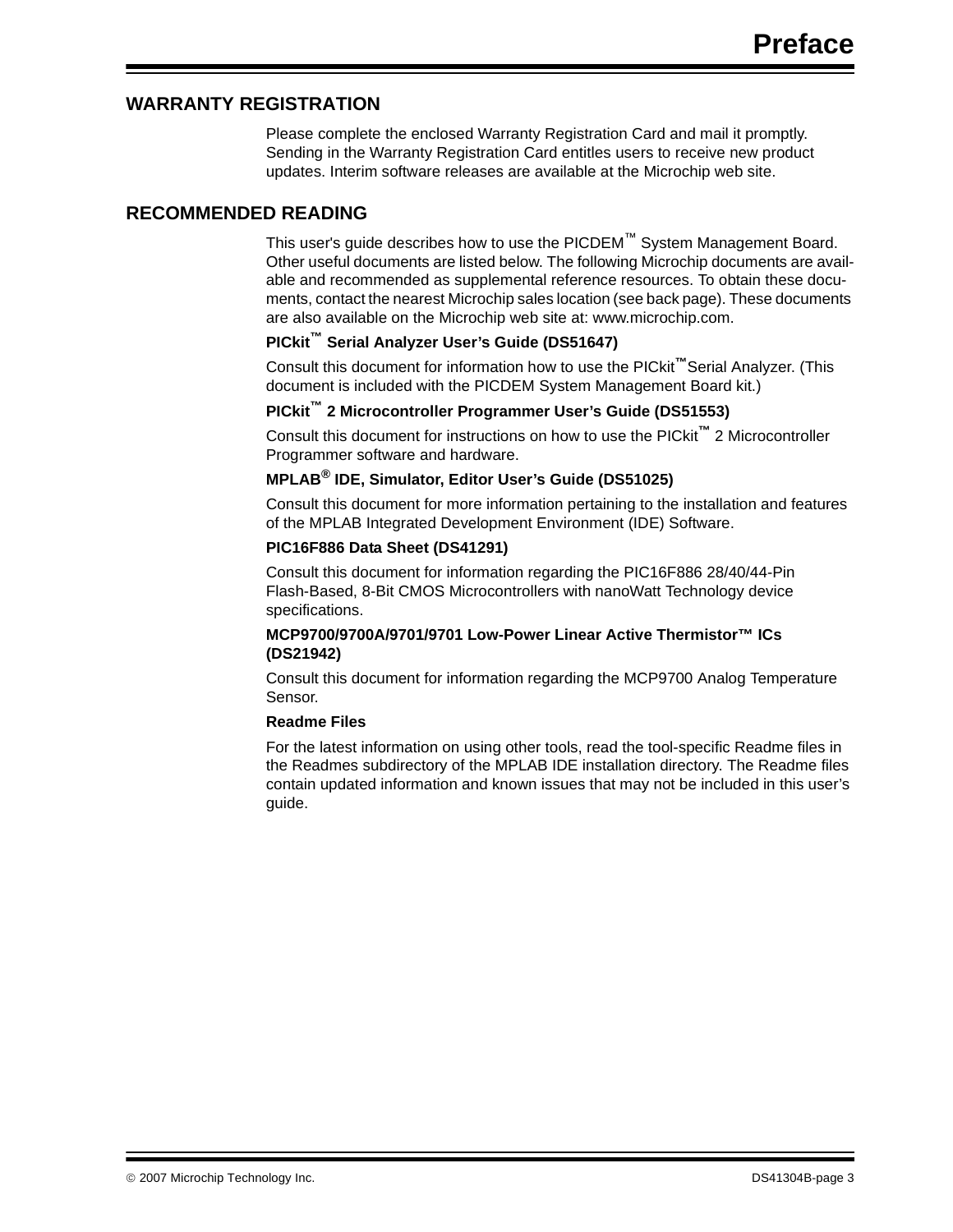#### <span id="page-7-0"></span>**THE MICROCHIP WEB SITE**

Microchip provides online support via our web site at www.microchip.com. This web site is used as a means to make files and information easily available to customers. Accessible by using your favorite Internet browser, the web site contains the following information:

- **Product Support** Data sheets and errata, application notes and sample programs, design resources, user's guides and hardware support documents, latest software releases and archived software
- **General Technical Support** Frequently Asked Questions (FAQs), technical support requests, online discussion groups, Microchip consultant program member listing
- **Business of Microchip** Product selector and ordering guides, latest Microchip press releases, listing of seminars and events, listings of Microchip sales offices, distributors and factory representatives

#### <span id="page-7-1"></span>**DEVELOPMENT SYSTEMS CUSTOMER CHANGE NOTIFICATION SERVICE**

Microchip's customer notification service helps keep customers current on Microchip products. Subscribers will receive e-mail notification whenever there are changes, updates, revisions or errata related to a specified product family or development tool of interest.

To register, access the Microchip web site at www.microchip.com, click on **Customer Change Notification** and follow the registration instructions.

The Development Systems product group categories are:

- **Compilers** The latest information on Microchip C compilers and other language tools. These include the MPLAB C18 and MPLAB C30 C compilers; MPASM™ and MPLAB ASM30 assemblers: MPLINK™ and MPLAB LINK30 object linkers: and MPLIB™ and MPLAB LIB30 object librarians.
- **Emulators** The latest information on Microchip in-circuit emulators.This includes the MPLAB ICE 2000, MPLAB ICE 4000 and REAL ICE™.
- **In-Circuit Debuggers** The latest information on the Microchip in-circuit debugger, MPLAB ICD 2.
- **MPLAB® IDE** The latest information on Microchip MPLAB IDE, the Windows® Integrated Development Environment for development systems tools. This list is focused on the MPLAB IDE, MPLAB SIM simulator, MPLAB IDE Project Manager and general editing and debugging features.
- **Programmers** The latest information on Microchip programmers. These include the MPLAB PM3 and PRO MATE® II device programmers and the PICSTART® Plus and PICkit<sup>™</sup> 2 development programmers.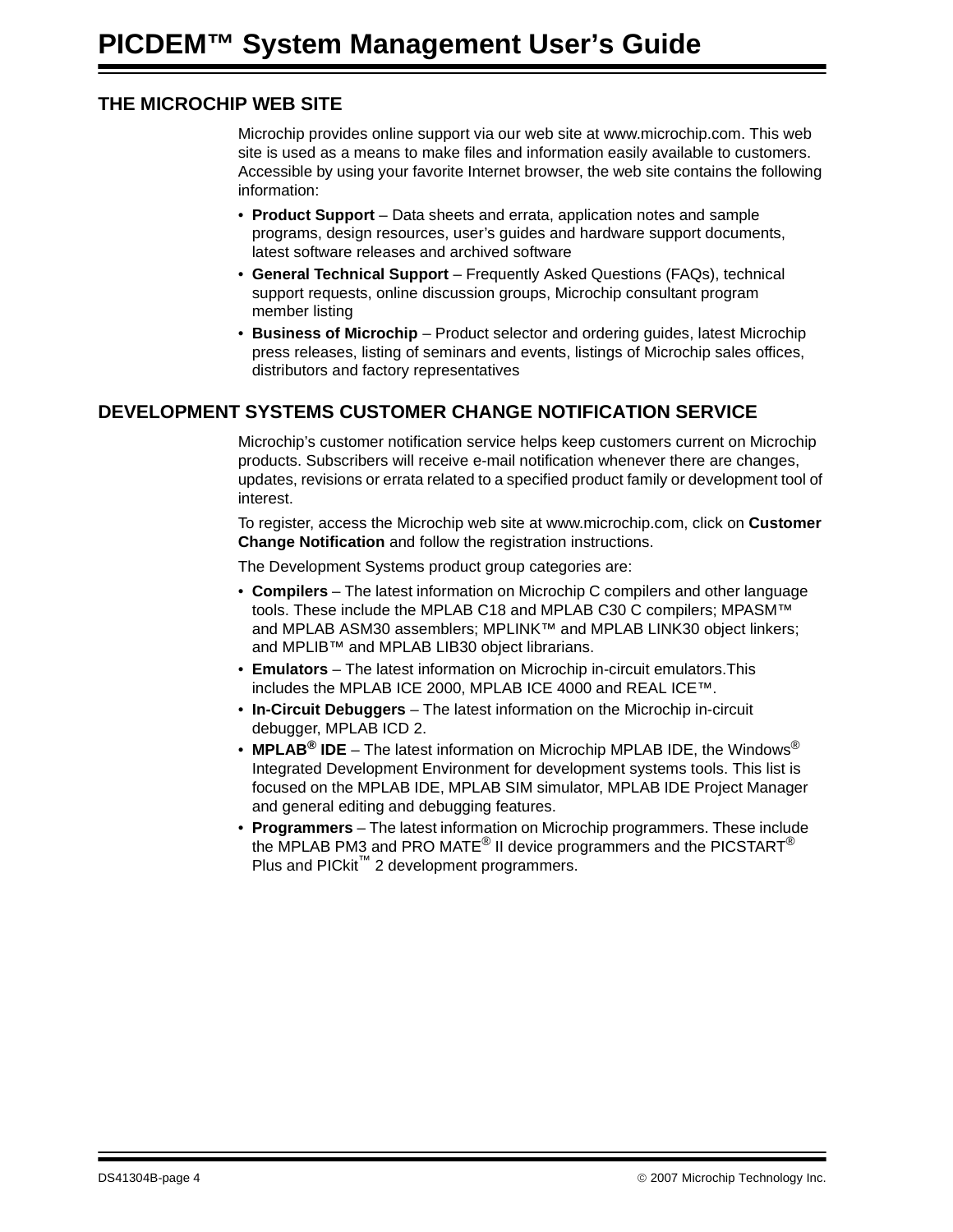#### <span id="page-8-0"></span>**CUSTOMER SUPPORT**

Users of Microchip products can receive assistance through several channels:

- Distributor or Representative
- Local Sales Office
- Field Application Engineer (FAE)
- Technical Support

Customers should contact their distributor, representative or field application engineer (FAE) for support. Local sales offices are also available to help customers. A listing of sales offices and locations is included in the back of this document.

Technical support is available through the web site at: http://support.microchip.com

#### <span id="page-8-1"></span>**DOCUMENT REVISION HISTORY**

#### **Revision A (December 2006)**

• Initial release of this document.

#### **Revision B (January 2007)**

- Updated Chapter 1.
- Updated Preface by adding the PICkit™ Serial Analyzer User Guide DS number.

#### **TROUBLESHOOTING**

See **[Chapter 3. "Troubleshooting"](#page-22-8)** for information on common problems.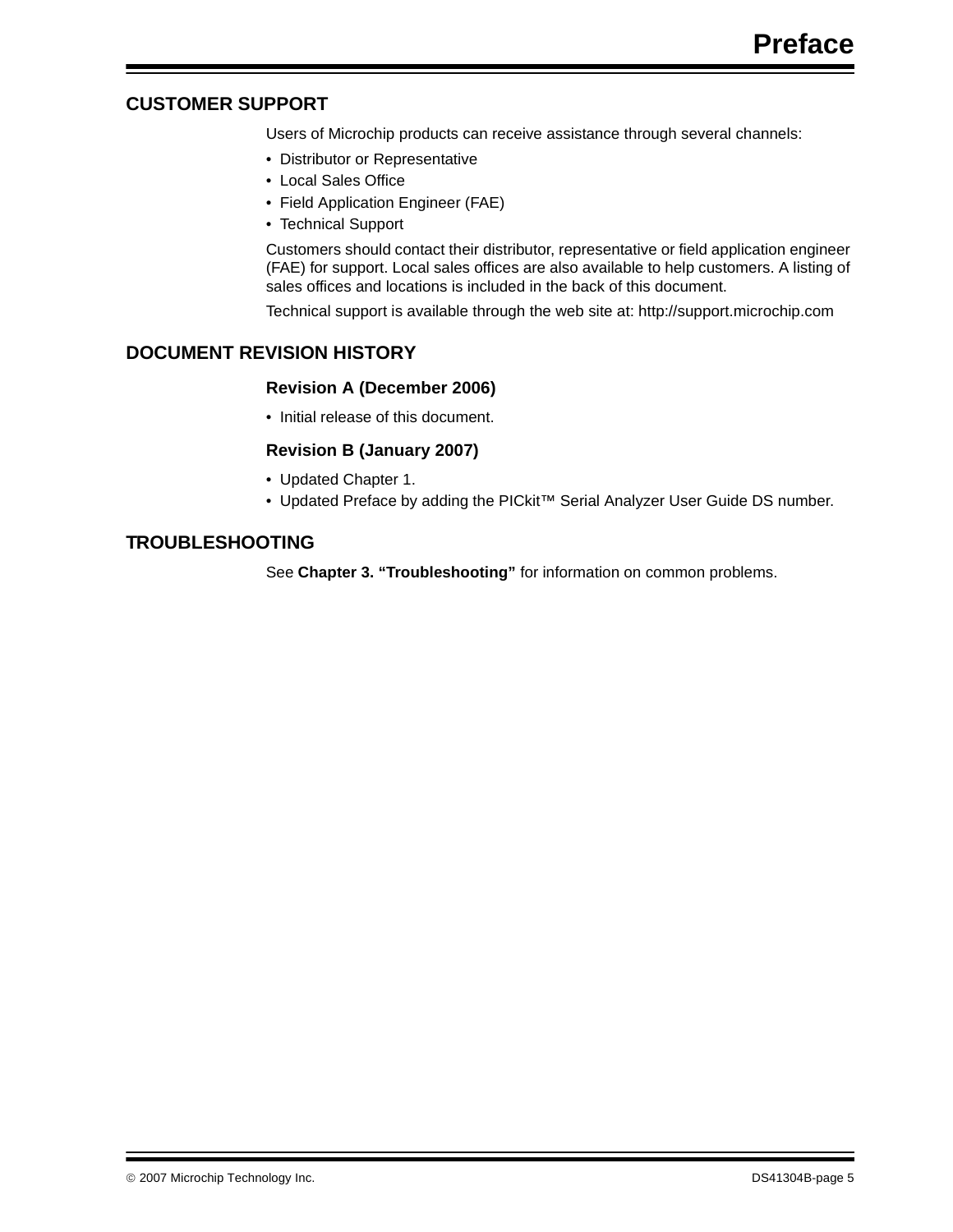**NOTES:**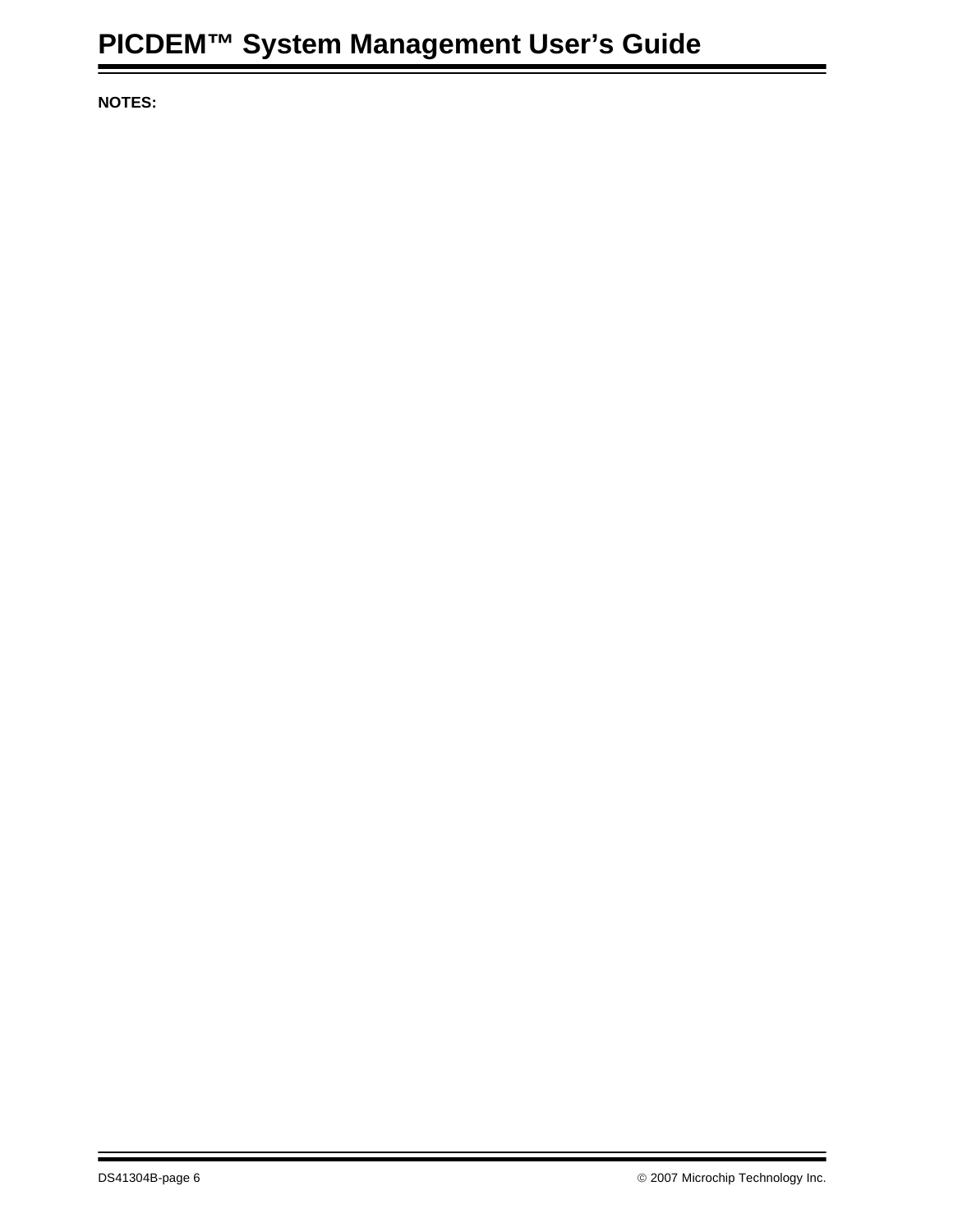

# <span id="page-10-4"></span>**PICDEM™ SYSTEM MANAGEMENT USER'S GUIDE**

### **Chapter 1. PICDEM™ System Management**

#### <span id="page-10-1"></span><span id="page-10-0"></span>**1.1 INTRODUCTION**

The PICDEM™ System Management Board is a demonstration and development tool designed for system management applications. System management applications monitor platform physical health characteristics such as temperatures, voltage, fan speed and chassis intrusion. These applications typically utilize independent  $1^2C^{\text{TM}}$ devices like real-time clocks, EEPROMs, Analog-to-Digital Converters (ADC), and thermal management controllers to monitor and control physical health characteristics. The PICDEM™ System Management Board demonstrates how PIC<sup>®</sup> microcontrollers can add value to these applications in terms of flexibility and cost.  $I^2C$  devices can be implemented using the Synchronous Serial Port module in conjunction with the many other available peripherals. The programmability of a microcontroller I<sup>2</sup>C device allows flexibility in the additional intelligent features that can be implemented as well as the easy adaptability of software when requirements change. A new address masking feature of the Syncronous Serial Port module allows the microcontroller to respond to multiple  $1<sup>2</sup>C$  device addresses. The PICDEM™ System Management uses this feature to implement four  $I^2C$  devices: a real-time clock, ADC, EEPROM, and thermal management controller on one single microcontroller. Integrating these functions on a single microcontroller provides savings in the bill of materials cost and board space. For additional information on system monitoring, see **[Chapter 2. "Background"](#page-18-6)** of this User's Guide.

#### <span id="page-10-2"></span>**1.2 HIGHLIGHTS**

This chapter discusses the features of the PICDEM™ System Management Board Kit. Topics discussed include:

- PICDEM™ System Management Kit Contents
- PICDEM™ System Management Layout
- Quick Start Guide
- Demonstration Program

#### <span id="page-10-3"></span>**1.3 PICDEM™ SYSTEM MANAGEMENT KIT CONTENTS**

The PICDEM™ System Management kit includes the following items:

- 1. The PICDEM™ System Management printed circuit board with 3-wire fan
- 2. The PICkit<sup>™</sup> Serial Analyzer
- 3. PICDEM™ System Management CD-ROM, which includes:
	- a) PICDEM™ System Management User's Guide
	- b) PICDEM™ System Management GUI
	- c) PICDEM™ System Management Board schematic
	- d) PICDEM™ System Management Source Code
	- e) PICDEM™ System Management Workshop slides
- 4. PICkit™ Serial Analyzer CD-ROM
- 5. +12V power supply

If you are missing any part of the kit, please contact your nearest Microchip sales office listed in the back of this publication for help.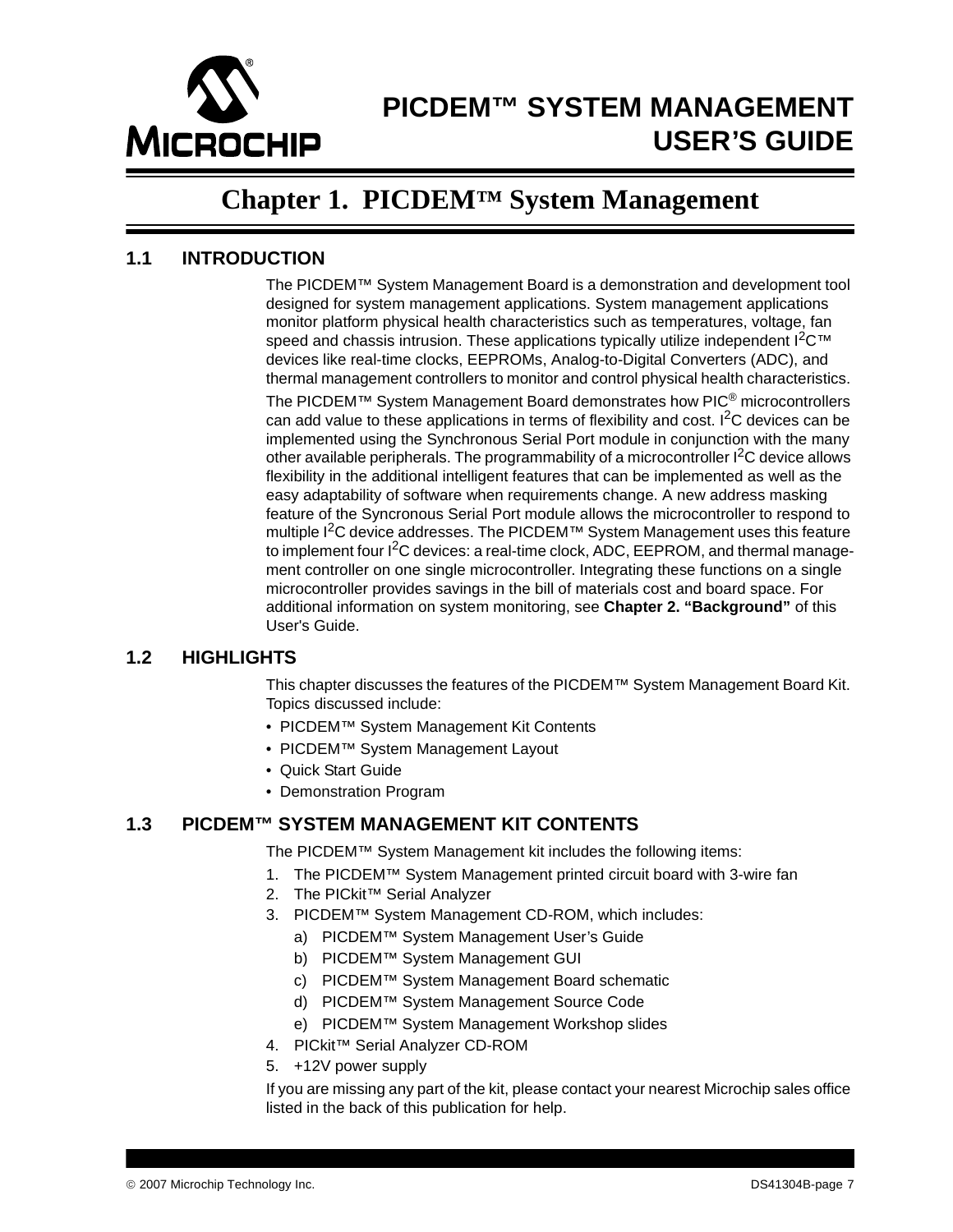#### <span id="page-11-0"></span>**1.4 PICDEM SYSTEM MANAGEMENT LAYOUT**

#### <span id="page-11-1"></span>**1.4.1 Board Features**

The PICDEM™ System Management board is populated with a PIC16F886 microcontroller. The PIC16F886 connects to the following board features:

- MCLR switch, interrupt switch
- 4 LEDs
- $1^2C^{\pi}$  communications (SDA and SCL)
- USART communications (TX and RX)
- ICSP™ programming pins (ICSPDAT and ICSPCLK)
- PWM output fan control
- Fan tachometer input line
- Heating element control line
- Temperature sensor input line from MCP9700
- 32.768 kHz crystal clock (T1OSO and T1OSI)
- Battery voltage measurement enable, input line and interrupt-on-change pin

#### <span id="page-11-2"></span>**1.4.2 Board Connections**

The PICDEM™ System Management is populated with connectors for programming, communications, and fan control and a temperature sensor, shown in [Figure 1-1.](#page-11-3) A description of the connectors and the temperature sensor is described below.

<span id="page-11-3"></span>

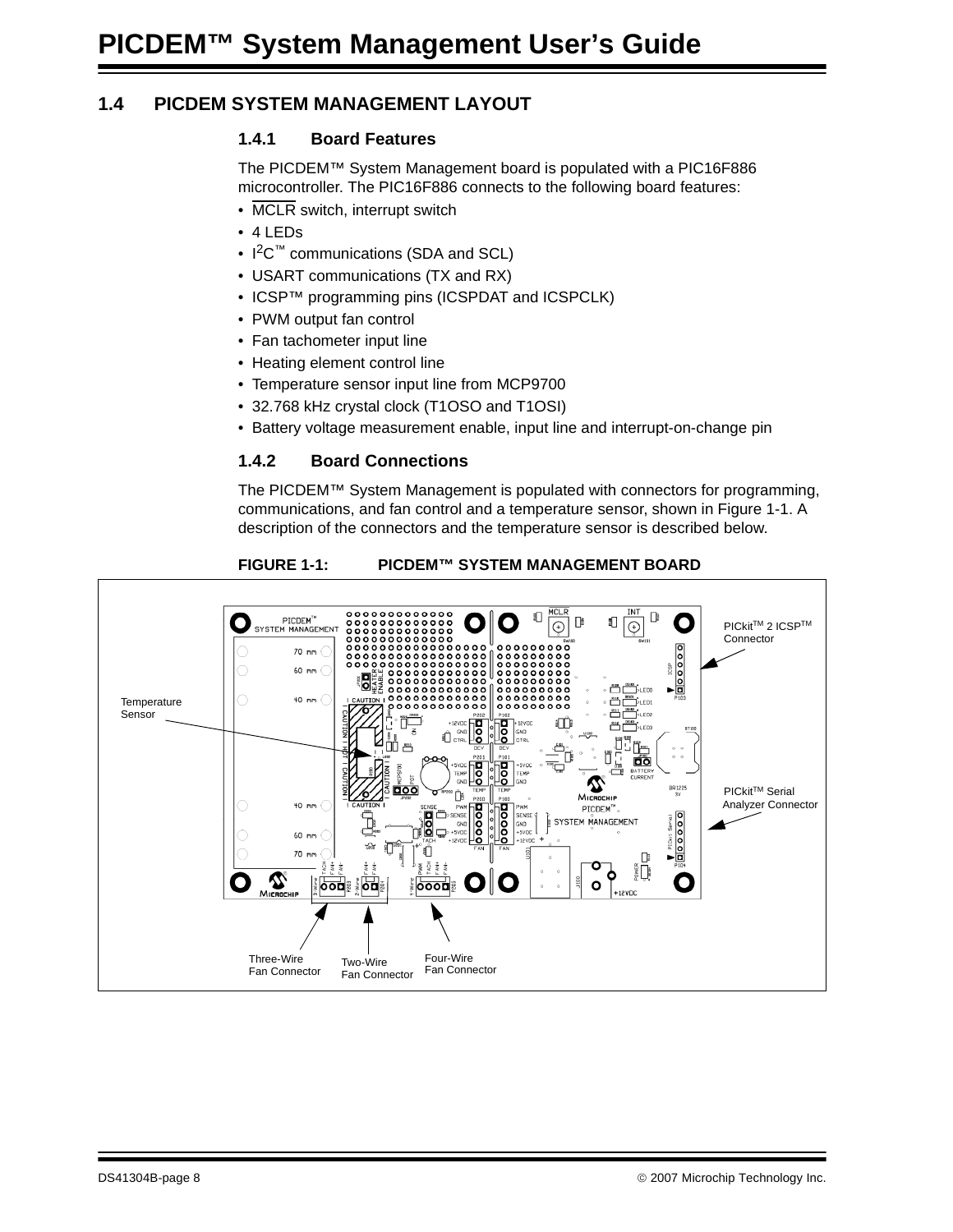- **PICkit™ 2 ICSP™ (In-Circuit Serial Programmer™) Connector** A 6-pin ICSP connector is provided for programming the PIC16F886. The PIC16F886 can be programmed through this connector with the PICkit 2 programmer, or the MPLAB ICD 2 using the RJ-11 to ICSP adapter (AC164110).
- **PICkit™ Serial Analyzer Connector** The PICkit™ Serial Analyzer connector provides pins for serial communication. The serial communications lines are designed to be used with the PICkit Serial Analyzer, but can also be used for other communications applications. The serial communication pinout lines are shown in [Figure 1-2.](#page-12-0)

#### <span id="page-12-0"></span>**FIGURE 1-2: PICkit™ SERIAL ANALYZER PINOUT**



- **Two-Wire Fan Connector** The two-wire fan connector (P204) provides power and ground terminals for a two-wire fan. In order to make speed measurements, jumper JP200 must be set in the "SENSE" position for two-wire fans.
- **Three-Wire Fan Connector** The three-wire fan (P203) connector provides power and ground with a tachometer line for speed measurements. Jumper JP201 must be set in the "TACH" position to measure speed on three-wire fans. Additional background on driving two-wire and three-wire fans is provided in **[Section Chapter 2. "Background"](#page-18-6)** of this document.
- **Four-Wire Fan Connector** A four-wire fan connector (P205) is mounted on the board and provides power, ground, tachometer and pulse-width modulation terminals. In order to measure the speed of the four-wire fan, the JP201 jumper must be set to the "TACH" position. Additional background information on driving four-wire fans is provided in **[Section Chapter 2. "Background"](#page-18-6)** of this document.
- **Temperature Sensor** An MCP9700 temperature sensor is located near the heating element of the PICDEM System Management Board. The MCP9700 is an analog temperature sensor that converts temperature into an analog voltage. In order to measure temperature, the JP202 jumper must be set to the "MCP9700" position.

Temperature can also be simulated with the potentiometer that is populated on the board. The circuit has been designed so that the temperature range of the MCP9700 can be simulated. In order to simulate temperature with the potentiometer, the JP202 jumper must be set to the "POT" position.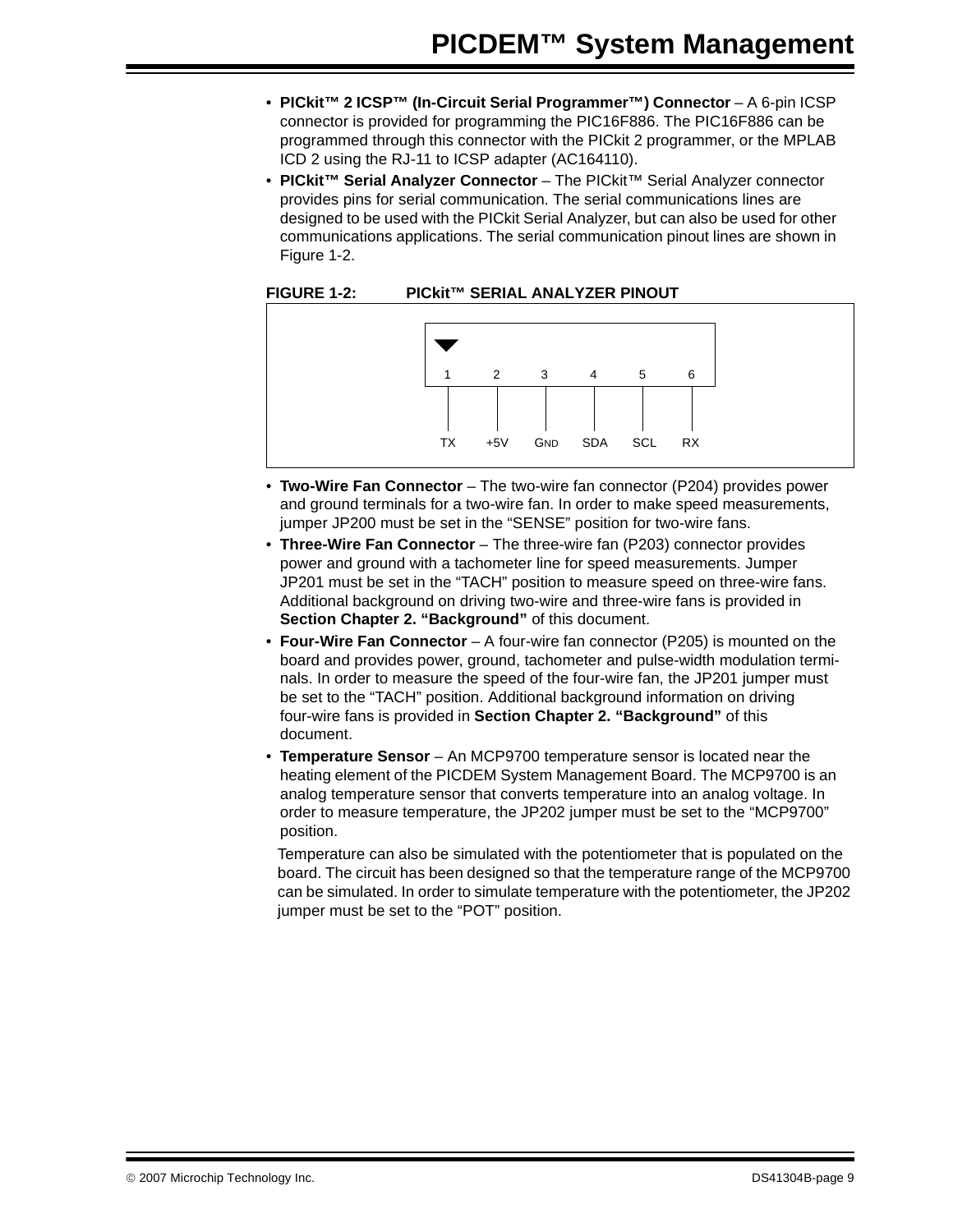#### <span id="page-13-0"></span>**1.4.3 Heating Element**

A resistor is used as a heating element to generate heat near the MCP9700 temperature sensor to simulate a thermal system. To activate the heating element, set the CTRL line (RA3) high. Once, the heating element is active, the ON LED will light up. In order to operate the heating element, JP200, heater enable jumper, must be in place.



**The heating element will be very hot when on. Do not activate the heating element unless the fan is running. Always disconnect JP200 after use and allow the heating element to cool.**

#### <span id="page-13-1"></span>**1.4.4 Board Options**

The PICDEM™ System Management Board is scribed and can be separated into two separate boards.

The fan control board contains the connectors for two, three and four-wire fans in addition to the control, power and ground lines for the heating element and temperature sensor, as well as the fan drive circuitry.

The main board contains the PIC16F866, power input, push-buttons, LEDs, battery backup circuit and connectors that break out the fan control, temperature sensor and heating element pins. These elements can be used in conjunction with the prototyping area for development.

#### <span id="page-13-2"></span>**1.5 QUICK START GUIDE**

The PICDEM™ System Management Board is preloaded with demonstration firmware. The board must be configured as described in this section in order to use the demonstration program. For details on firmware, please review the System Management presentation included on the CD-ROM.

#### **Board Setup**

- 1. Connect the 3-wire fan to the 3-wire fan connector labeled "3-wire".
- 2. Place the JP201 jumper on the bottom setting, connecting "TACH" to the middle pin.
- 3. Connect the J200 jumper to allow the heating element to be turned on.
- 4. Plug the PICkit Serial Analyzer into the PICDEM System Management Board on the pins marked "PICkit Serial" (P104).
- 5. Plug the PICkit Serial Analyzer USB cable into a compatible PC.

#### **Board Power-Up**

Connect the provided +12V power supply to J100.

#### <span id="page-13-3"></span>**1.5.1 Demonstration Program**

- 1. Insert the included PICDEM System Management CD into the CD drive.
- 2. Run the installation software for the PICDEM System Management GUI (D:\Setup\Setup.exe).
- 3. Run the System Management program (start <Programs<Microchip System Management Board).

Within this screen there are several tabs that allow control and monitoring of various functions.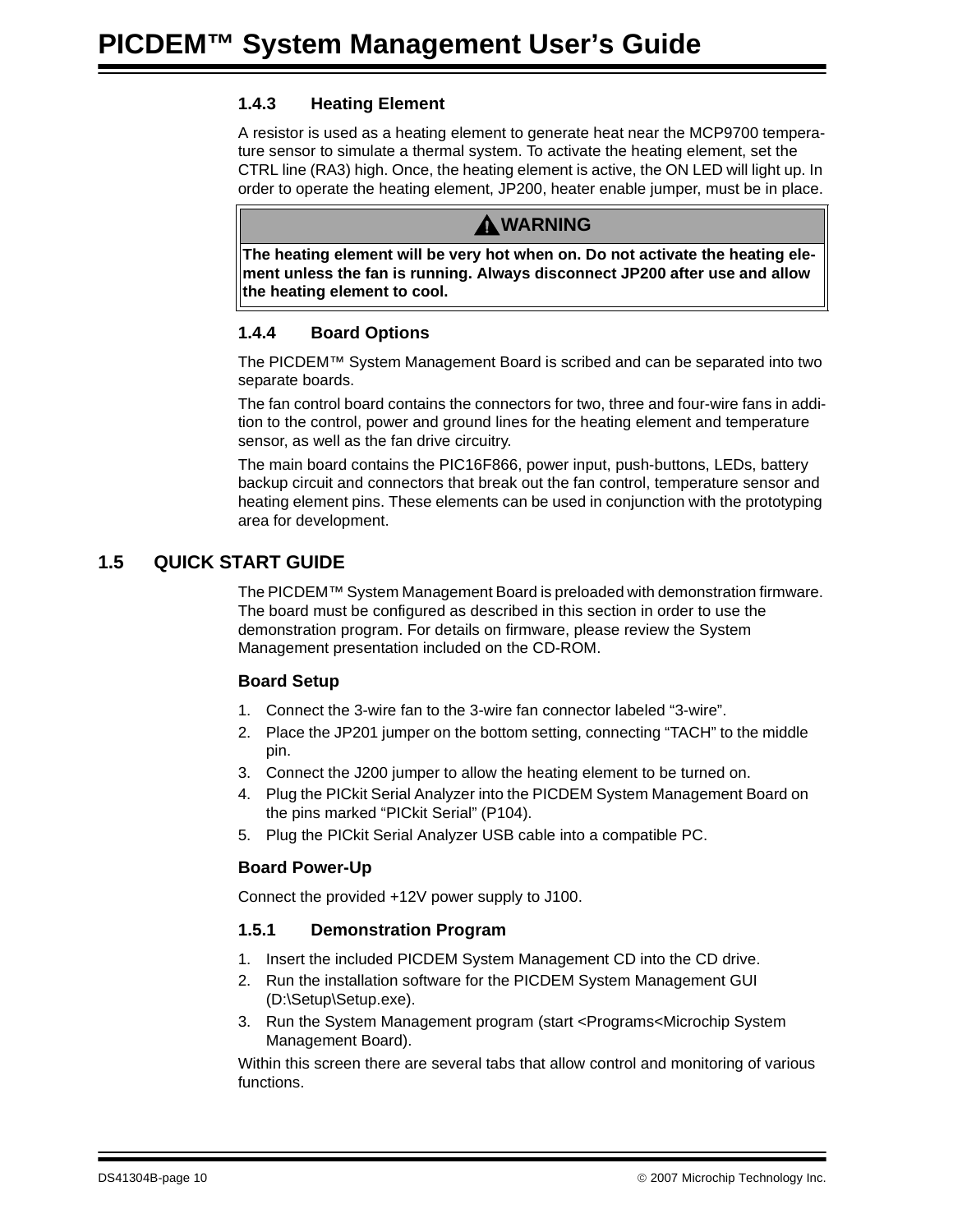#### <span id="page-14-0"></span>**1.5.2 Real-Time Clock: Address 0xA2**

The **Real-Time Clock** function reads and writes actual time data on the PIC16F886. The time base is generated using a 32.768 kHz external Timer1 crystal. This time is automatically refreshed and can be changed in the GUI software.



| Temperature Management   ADC   Real Time Clock   EEPROM   I2C                                                                                                                                                                                                                                                                                 |  |
|-----------------------------------------------------------------------------------------------------------------------------------------------------------------------------------------------------------------------------------------------------------------------------------------------------------------------------------------------|--|
| September, 2006<br>$\overline{\phantom{0}}$<br>$\overline{c}$<br>29<br>27<br>28<br>30<br>31<br>9<br>3<br>5<br>6<br>7<br>8<br>4<br>÷a<br>12<br>13<br>15<br>16<br>14<br>10<br>11<br>19<br>20<br>21<br>18<br>22<br>17<br>23<br>24<br>25<br>27<br>28<br>29<br>26<br>30<br>$\overline{2}$<br>5<br>6<br>3<br>$\overline{4}$<br>7<br>를<br>2:22:11 PM |  |
| <b>Set To System Time</b><br><b>Update RTC</b>                                                                                                                                                                                                                                                                                                |  |

#### <span id="page-14-1"></span>**1.5.3 Analog-to-Digital Converter (ADC): Address 0xA4**

The **ADC** function provides Analog-to-Digital conversion of the voltage drop through potentiometer RP200. As you turn the potentiometer, the voltage indicator should change. Jumper JP202 must connect to the middle pin and the pin labeled "POT."



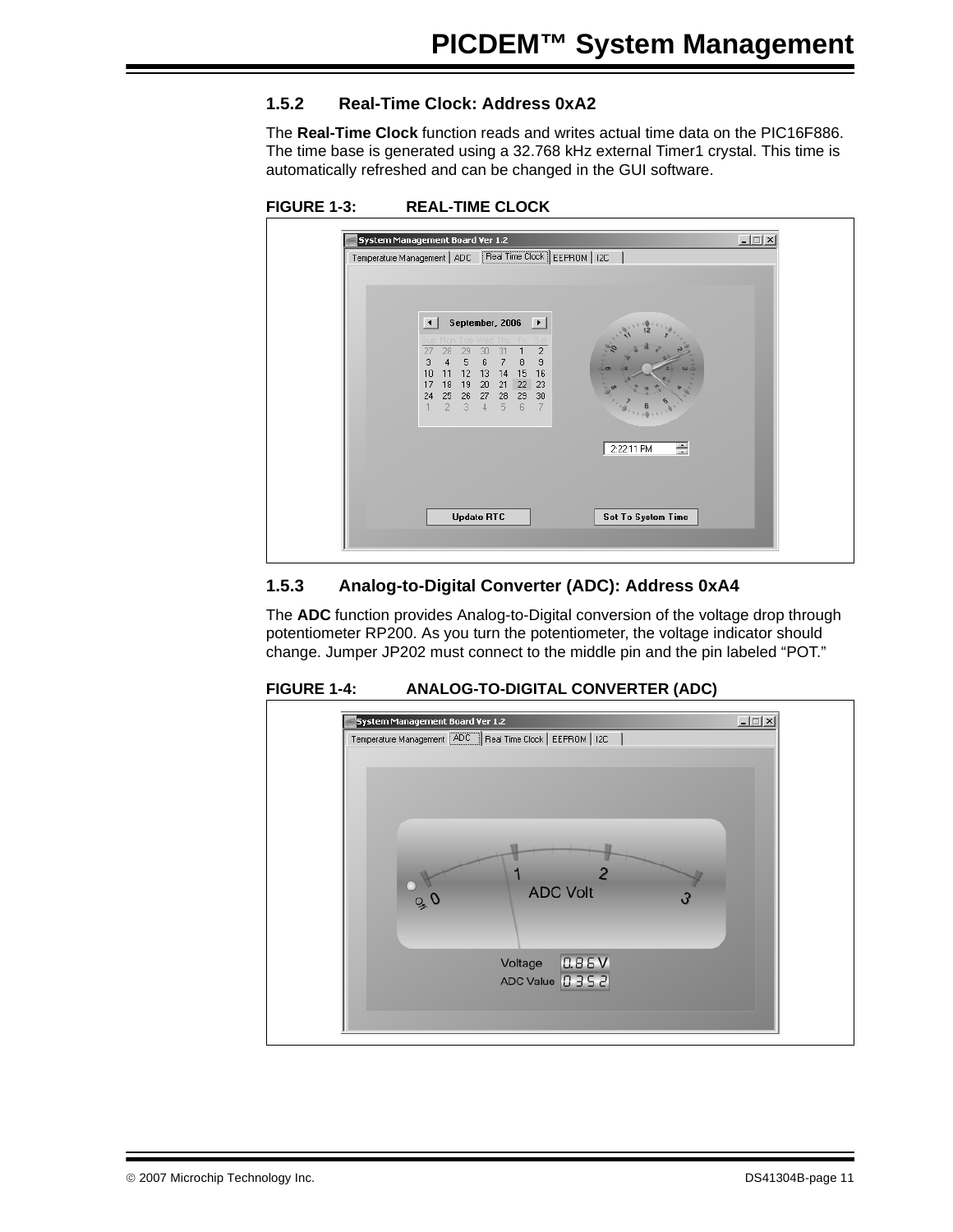#### <span id="page-15-0"></span>**1.5.4 Serial EEPROM: Address 0xA8**

The serial **EEPROM** function allows EEPROM memory to be read and written. The data shown is the actual data that is written on the PIC MCU data EEPROM.



| System Management Board Ver 1.2<br>Temperature Management   ADC |                      |                |                        |          |           | Real Time Clock   EEPROM   I2C |                |           |             |                |          |          |                 |          |                 |                      |          |  |
|-----------------------------------------------------------------|----------------------|----------------|------------------------|----------|-----------|--------------------------------|----------------|-----------|-------------|----------------|----------|----------|-----------------|----------|-----------------|----------------------|----------|--|
|                                                                 |                      |                |                        |          |           |                                |                |           |             |                |          |          |                 |          |                 |                      |          |  |
|                                                                 |                      |                |                        |          |           |                                |                |           |             |                |          |          |                 |          |                 |                      |          |  |
|                                                                 |                      | 00             | 01                     | 02       | 03        | 04                             | 05             | 06        | 07          | 08             | 09       | QA.      | 0B              | OC.      | 0D              | 0E                   | 0F       |  |
|                                                                 | 00                   | 00             | 11                     | 21       | 12        | 12                             | 32             | 00        | 00          | 00             | 00       | 00       | 00              | 00       | 00              | 00                   | 0E       |  |
|                                                                 | 10                   | 4D             | 0B                     | 08       | 00        | 52                             | 07             | 95        | 0C          | C <sub>3</sub> | $_{01}$  | 0C       | CD              | 01       | 99              | 00                   | 38       |  |
|                                                                 | 20                   | 00             | <b>5C</b>              | 03       | 01        | 20                             | CB             | 07        | 38          | 05             | 04       | 73       | DF              | 1D       | OC.             | 8B                   | 89       |  |
|                                                                 | 30                   | 8B             | 05                     | 1F       | 00        | 00                             | FF             | 00        | D3          | 08             | 53       | 4F       | <b>B2</b>       | BB       | F7              | FA                   | FB       |  |
|                                                                 | 40                   | DE             | 63                     | F7       | FE        | E8                             | 77             | 00        | CO.         | 12             | 1A       | 84       | 4B              | D5       | FF              | 00                   | 08       |  |
|                                                                 | 50                   | 00             | 46                     | OD.      | 10        | 10                             | 7C             | 00        | 00          | FF             | A0       | 00       | 00              | 00       | AC.             | 02                   | 00       |  |
|                                                                 | 60                   | 00             | 00                     | 00       | 01        | 4F                             | 90             | 00        | 00          | 00             | DE       | 54       | 00              | 00       | 00              | 06                   | 06       |  |
|                                                                 | 70                   | 00             | 82                     | 10       | <b>DD</b> | 00                             | 05             | 34        | FD.         | FA.            | AE       | FF       | FA              | DF       | 7D              | FC                   | 76       |  |
|                                                                 | 80                   | FF             | F <sub>9</sub>         | 9B       | <b>B4</b> | 6F                             | FF             | <b>5D</b> | <b>FB</b>   | 62             | 75       | BD       | DA              | EE       | 53              | DA                   | 77       |  |
|                                                                 | 90                   | F <sub>9</sub> | 97                     | 3C       | F7        | CF                             | F7             | DD.       | <b>B9</b>   | 87             | FF       | 9F       | FF              | E3       | 7C              | EB.                  | EE       |  |
|                                                                 | A0                   | 3E             | EC                     | EB       | F7        | F8                             | F <sub>9</sub> | <b>B8</b> | FF          | AF             | FF       | IEA I    | BF              | F1       | FD              | 1C                   | EF       |  |
|                                                                 | BO.                  | E8             | DF                     | 6B       | <b>BD</b> | <b>FE</b>                      | FF             | 4D        | 11          | 00             | 11       | 4F       | <b>B2</b>       | BB       | F7              | FA                   | FB       |  |
|                                                                 | CO.                  | DE             | 63                     | F7       | FE        | E8                             | 77             | 00        | 94          | 12             | 1B       | 04       | 20              | 05       | 18              | 00                   | 00       |  |
|                                                                 | D0                   | 00             | 46                     | 40       | 60        | B <sub>0</sub>                 | F <sub>5</sub> | 0F        | 00          | 00             | FD       | 3E       | F <sub>6</sub>  | F8       | QA              | 00                   | 00       |  |
|                                                                 | E0<br>F <sub>0</sub> | 00<br>53       | FF<br>10 <sup>10</sup> | FF<br>14 | 00<br>04  | 01<br>21                       | 81<br>09       | 34<br>06  | 04<br>11    | 24<br>00       | A5<br>00 | AE<br>00 | 02<br><b>B7</b> | 00<br>11 | <b>QA</b><br>8F | 00<br><b>5E</b>      | 00<br>FF |  |
|                                                                 |                      |                |                        |          |           |                                |                |           |             |                |          |          |                 |          |                 |                      |          |  |
|                                                                 | <b>Read</b>          |                |                        |          |           |                                |                |           | Write To EE |                |          |          |                 |          |                 | <b>Clear Display</b> |          |  |
|                                                                 |                      |                |                        |          |           |                                |                |           |             |                |          |          |                 |          |                 |                      |          |  |

#### <span id="page-15-1"></span>**1.5.5 Thermal Management: Address 0xA6**

The **Temperature Management** function provides control over fan controller settings. The fan speed output is based on upper and lower temperature set points and ambient temperature. See how adjusting these temperature set points and ambient temperature affect fan speed. In order to measure ambient temperature, JP202 must connect the middle pin to the pin labeled "MCP9700." The JP202 jumper can also be moved to connect the POT pin to the middle pin. This can allow the sweeping of temperatures in the full range of temperature values.



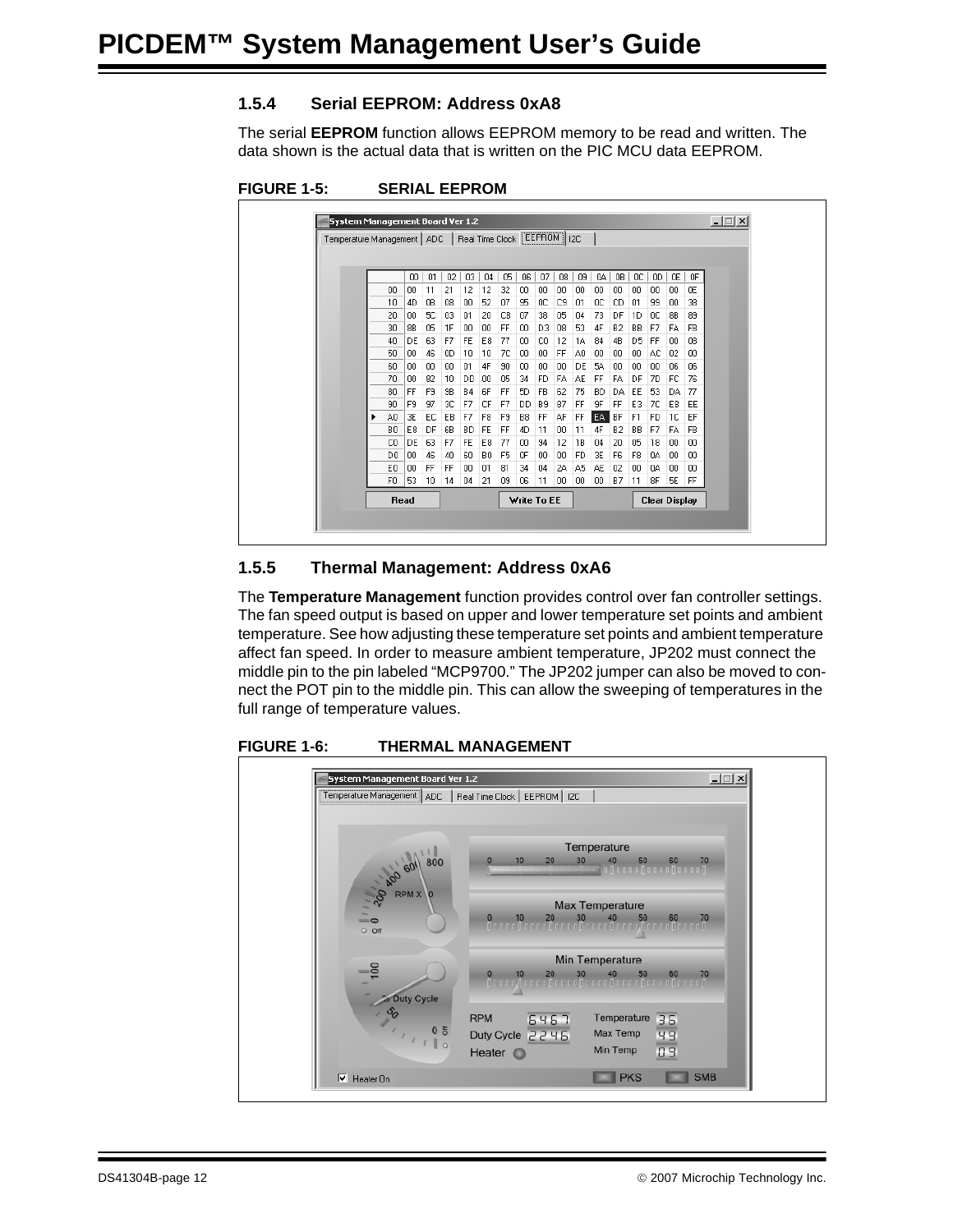#### <span id="page-16-0"></span>**1.5.6 General I2C**

The I<sup>2</sup>C function is an interface that allows master control of an I<sup>2</sup>C bus. Locate the Read section of the  $I^2C$  Tab. A Read command can be executed by filling the "Slave Address [W]" field with the address of the device to be read. The "Word Address" field should be filled with the word address of the device to be read. Finally, the "Byte Count" field should be filled with the number of bytes to be read. The results of the command will be output on the screen to the left.

Locate the write section of the  $I^2C$  Tab. A Write command is executed by filling the "Slave Address [W]" field with the address of the device to be written. The word address of the first byte to be written should be entered into the "Word Address" field. A single byte or multiple bytes of data can be filled in the data fields. The results will be shown on the screen to the left. See Appendix [Table B-1](#page-26-2) through [Table B-4](#page-28-0) for device address and word address details.



| Temperature Management   ADC   Real Time Clock   EEPROM   I2C |                                                                                                                                              |
|---------------------------------------------------------------|----------------------------------------------------------------------------------------------------------------------------------------------|
|                                                               |                                                                                                                                              |
|                                                               |                                                                                                                                              |
|                                                               |                                                                                                                                              |
|                                                               | Read                                                                                                                                         |
|                                                               | Word<br>Slave<br>Slave<br>Byte<br>Count<br>Address[R]<br>Address[W] Address                                                                  |
|                                                               | $\overline{\mathbf{r}}$ $\overline{\mathbf{P}}$<br>$\overline{\mathbf{x}}$ RS<br>$\mathsf{s}\mathsf{I}$<br>$\vert x \vert$<br>$\pmb{\times}$ |
|                                                               |                                                                                                                                              |
|                                                               | <b>Status</b><br>Execute<br>Clear                                                                                                            |
|                                                               |                                                                                                                                              |
|                                                               | Write                                                                                                                                        |
|                                                               | Word<br>Slave<br>Address[W] Address<br>Data                                                                                                  |
|                                                               | $ \mathsf{s}_- $<br>$P_{-}$<br>$\pmb{\times}$<br>$\pmb{\times}$<br>$\pmb{\times}$                                                            |
|                                                               | $\pmb{\times}$                                                                                                                               |
| Clear                                                         | Execute<br>Clear<br><b>Status</b>                                                                                                            |
|                                                               |                                                                                                                                              |
|                                                               |                                                                                                                                              |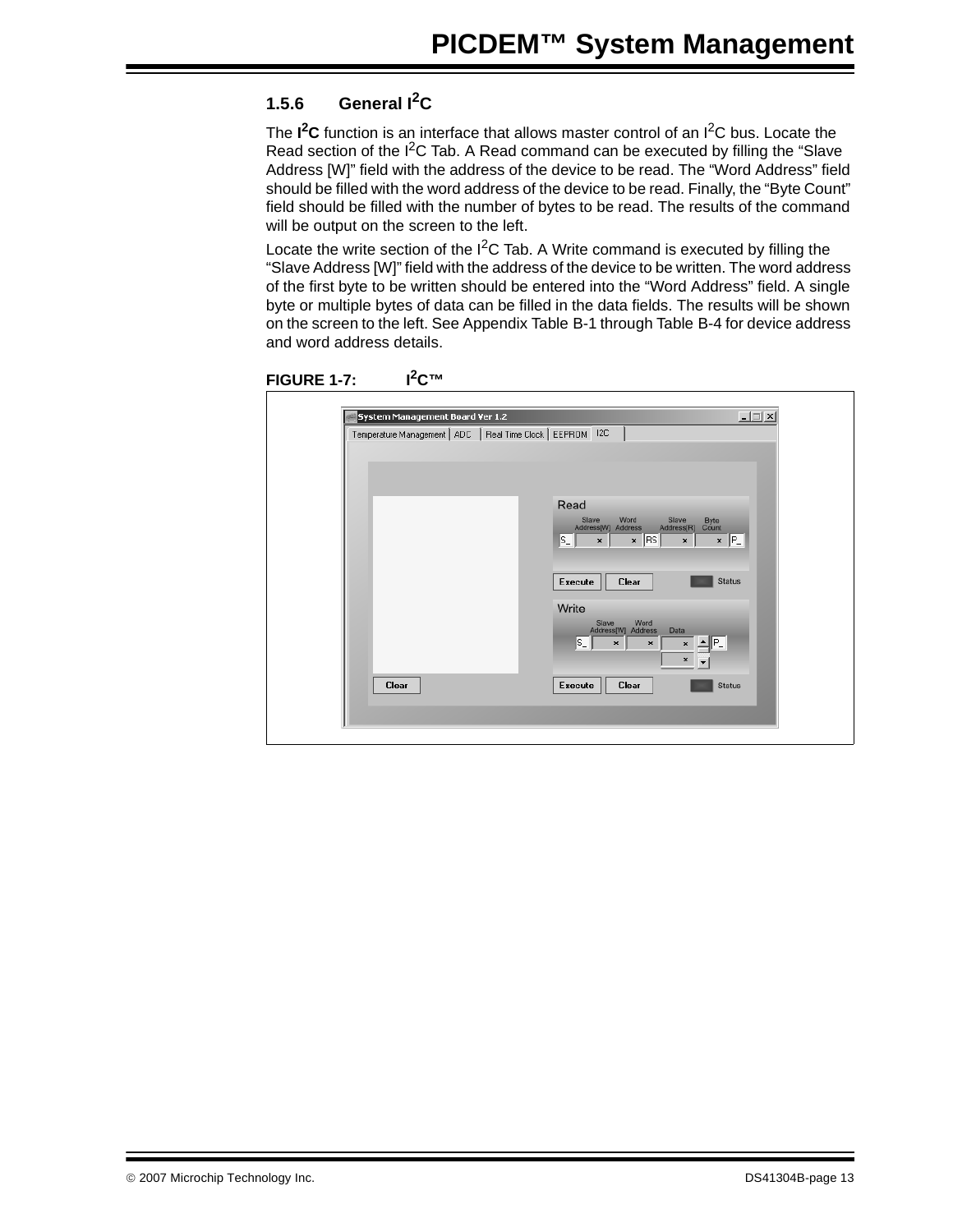**NOTES:**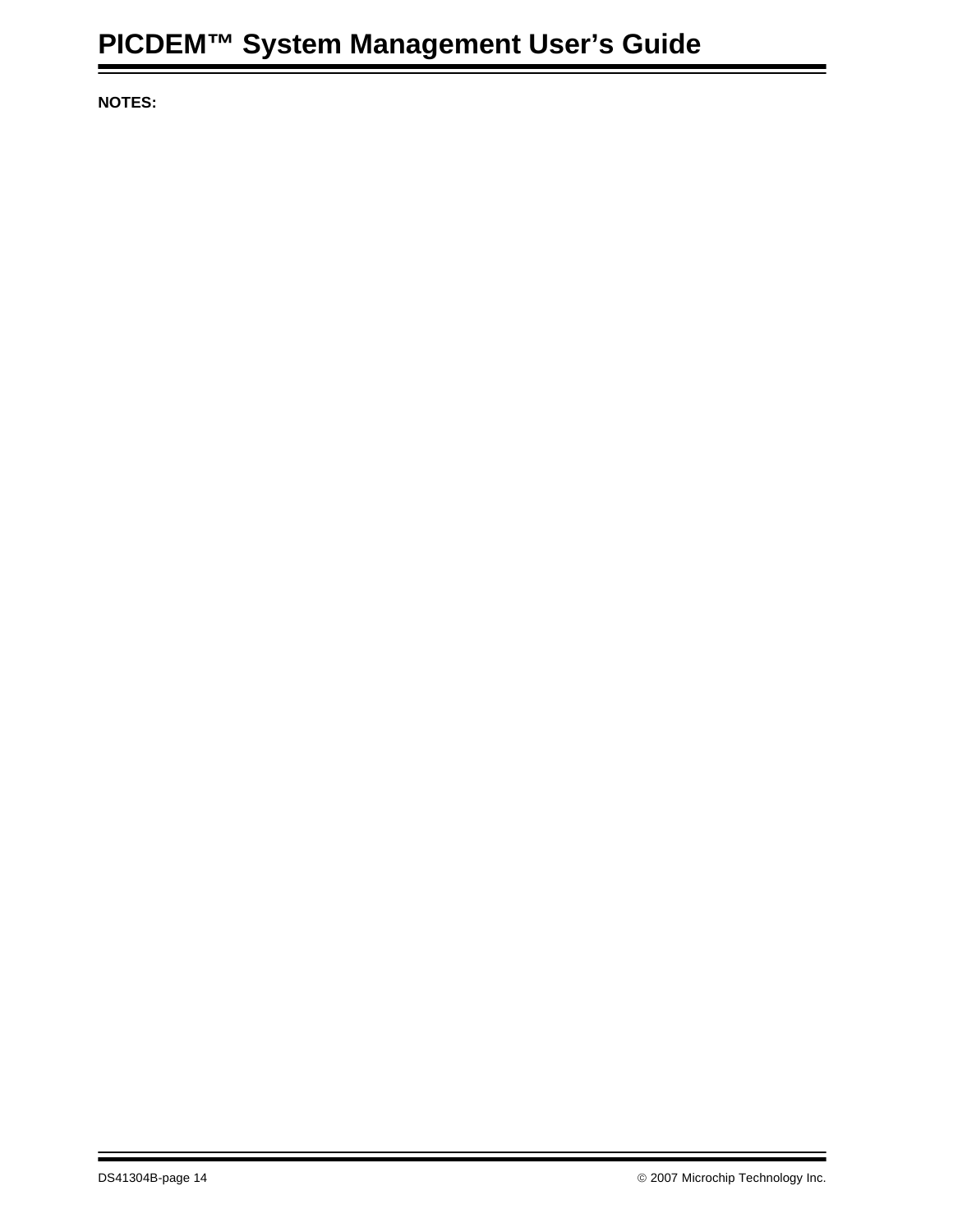

## <span id="page-18-6"></span>**PICDEM™ SYSTEM MANAGEMENT USER'S GUIDE**

### **Chapter 2. Background**

#### <span id="page-18-1"></span><span id="page-18-0"></span>**2.1 INTRODUCTION**

This chapter provides background information on the System Management application and the PICDEM System Management Board. It also provides background information on the fan drive circuitry that is available on the board. Additional detailed information can be found in the PICDEM System Management presentation and source code included on the CD-ROM.

#### <span id="page-18-2"></span>**2.2 HIGHLIGHTS**

Topics covered in this chapter include:

- PICDEM™ System Management Board and PICkit™ Serial Analyzer
- Fan Speed Control

#### <span id="page-18-3"></span>**2.3 PICDEM™ SYSTEM MANAGEMENT AND PICKIT™ SERIAL ANALYZER**

The PICDEM™ System Management emulates four  ${}^{12}C$  peripherals usually found on a system management bus. The real-time clock, ADC, serial EEPROM and thermal management controller peripherals, typically reside on the  $I<sup>2</sup>C$  bus line of rack-mount servers and motherboards. The PIC16F886 integrates the functions of each device on the  $I^2C$  communications bus, while responding to the specific address calls for each device.

The PICkit Serial Analyzer is a utility that allows control and monitoring of the  $I^2C$  bus. It is able to generate the specific device calls and interpret data. This data can then be translated to a personal computer and can be interacted with through a graphical user interface. In the PICDEM™ System Management Board, the PICkit Serial Analyzer takes the place of the bus master that manages the devices on the  $I<sup>2</sup>C$  bus.

#### <span id="page-18-4"></span>**2.4 FAN SPEED CONTROL**

#### <span id="page-18-5"></span>**2.4.1 Two-wire Fan**

Two-wire fans provide power and ground terminals. The fan can be controlled through low-speed (10-100 Hz) PWM.

**Note:** Be sure to verify with the fan manufacturer that the fan specifications allow for PWM control of input voltage.

As the duty cycle of the PWM signal increases, fan speed increases non-linearly. Fan speed feedback can be determined by measuring the time between commutation pulse noise that is generated on each revolution of the fan. Low-speed PWM can be generated by PIC microcontrollers using the Enhanced Capture/Compare/PWM module. Speed can be measured with comparator and timer peripherals.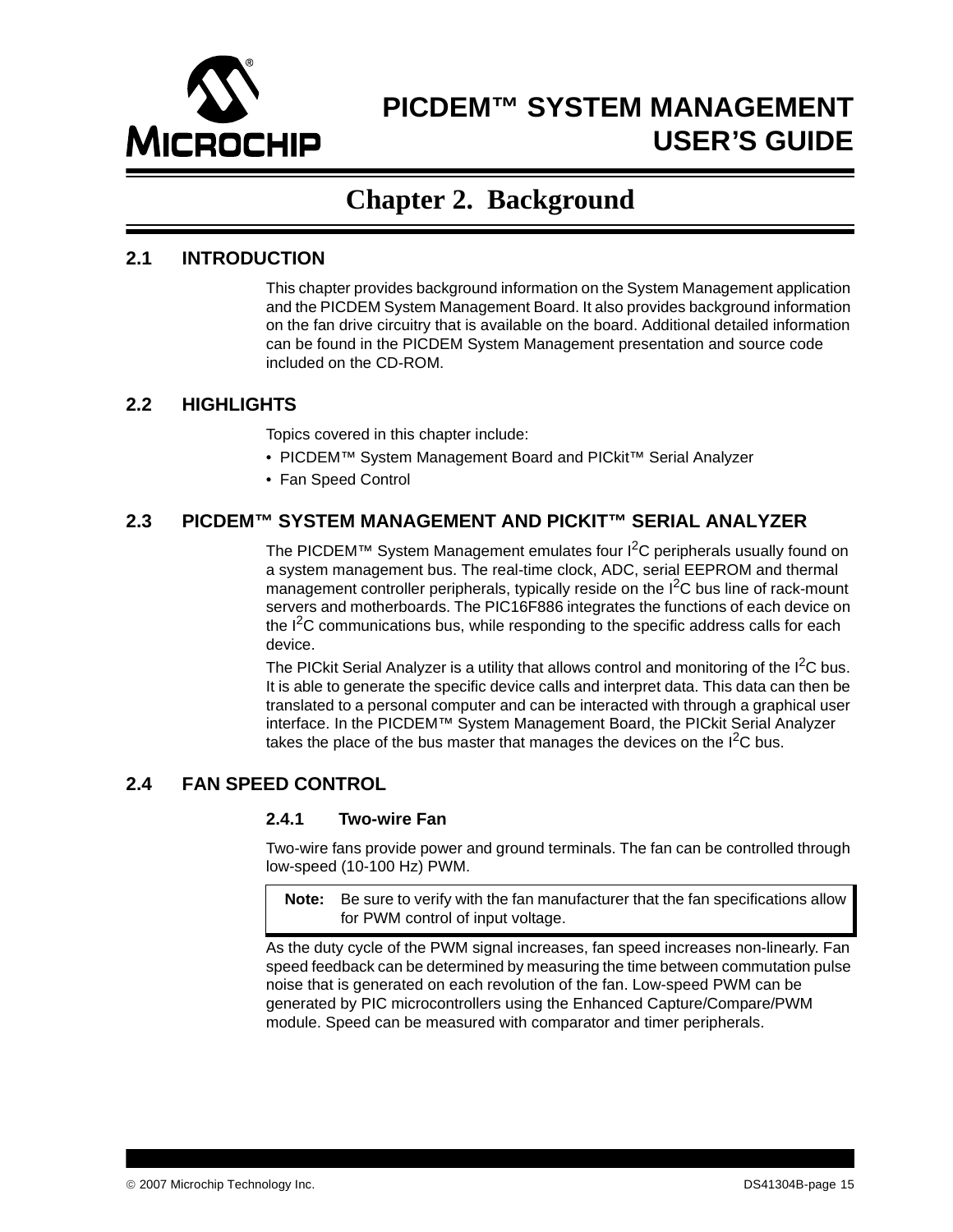#### <span id="page-19-0"></span>**2.4.2 Three-wire Fan**



Three-wire fans provide a power, ground and tachometer terminals. The tachometer signal is typically generated by an internal Hall sensor that monitors magnetic field switching due to rotation in the permanent magnet of the fan. These fans can also be controlled through low-speed (10-100 Hz) PWM control of power input.

**Note:** Be sure to verify with the fan manufacturer that the fan specifications allow for PWM control of input voltage.

As the duty cycle of the PWM signal increases, the fan speed will also increase non-linearly. Speed feedback is measured in the same way as the two-wire fan, but the tachometer output of the fan on the third wire provides a square wave through an open drain output.

#### <span id="page-19-1"></span>**2.4.3 Measuring the Speed of a Two and Three-wire Fan**

It is important to note that when measuring speed on two and three-wire fans, some additional conditions must be taken into account. The tachometer measurements are only valid when fan power is on. Commutation noise is only measurable when power is on and the Hall sensor output in three-wire fan is only valid when power is on. When the PWM signal switches low, the Hall sensor output is no longer valid. Therefore, a technique called pulse stretching must be employed to ensure accurate measurements. Whenever a measurement is made, power must be provided to the fan for the duration of the measurement. (See figure below for more details.)



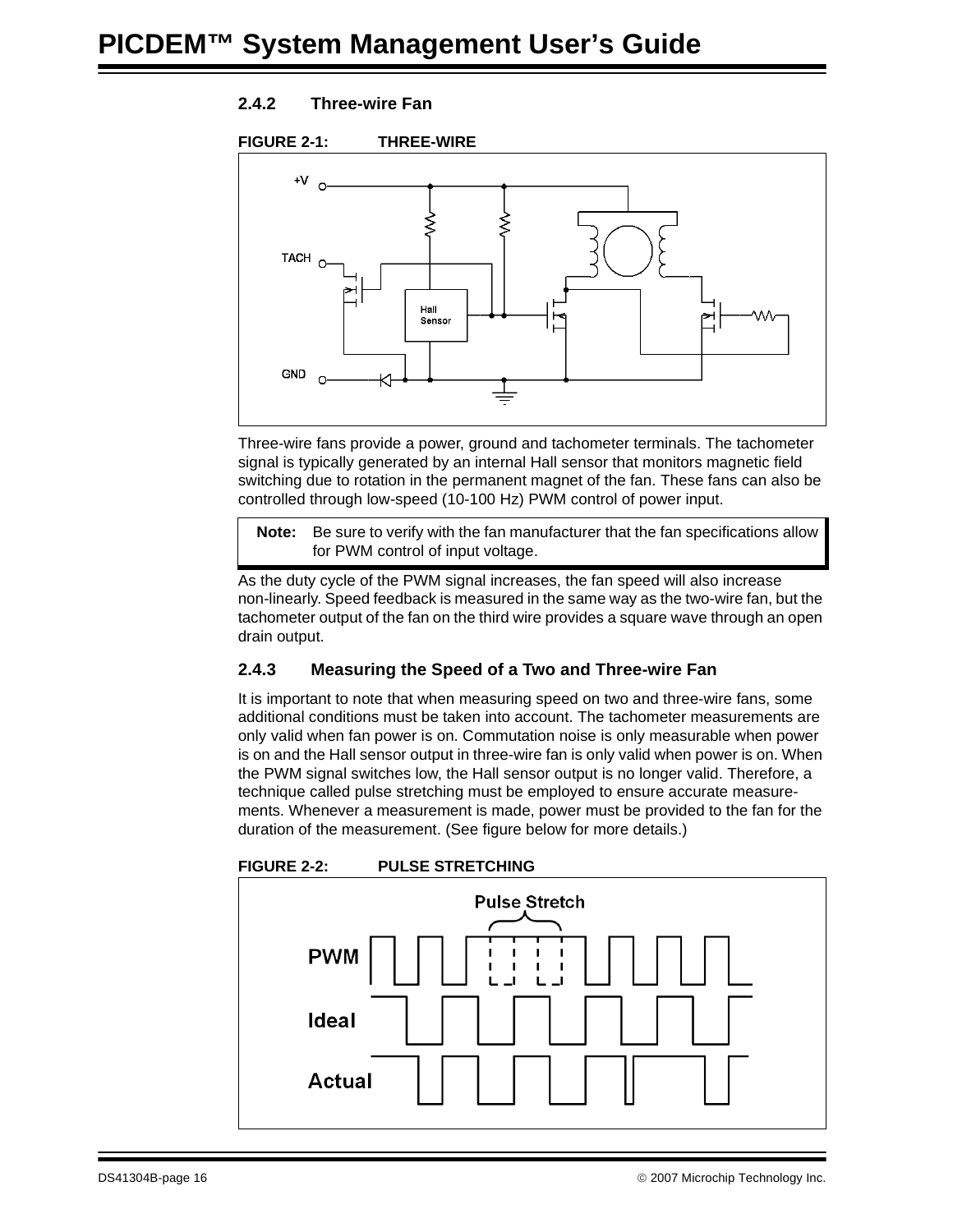#### <span id="page-20-0"></span>**2.4.4 Four-wire Fan Control**

Four-wire fan control provides a PWM input, tachometer output, fan power and ground. Instead of switching fan power, which must be done with two and three-wire fans, only the PWM input line is switched (typically at 10 kHz–30 kHz). As duty cycle of the fan increases, speed also increases non-linearly. The tachometer line is the same as the three-wire fan, generating pulses based on the rotation of the permanent magnet of the fan; however, the Hall sensor is always on. Therefore, PWM stretching is not needed to ensure an accurate measurement.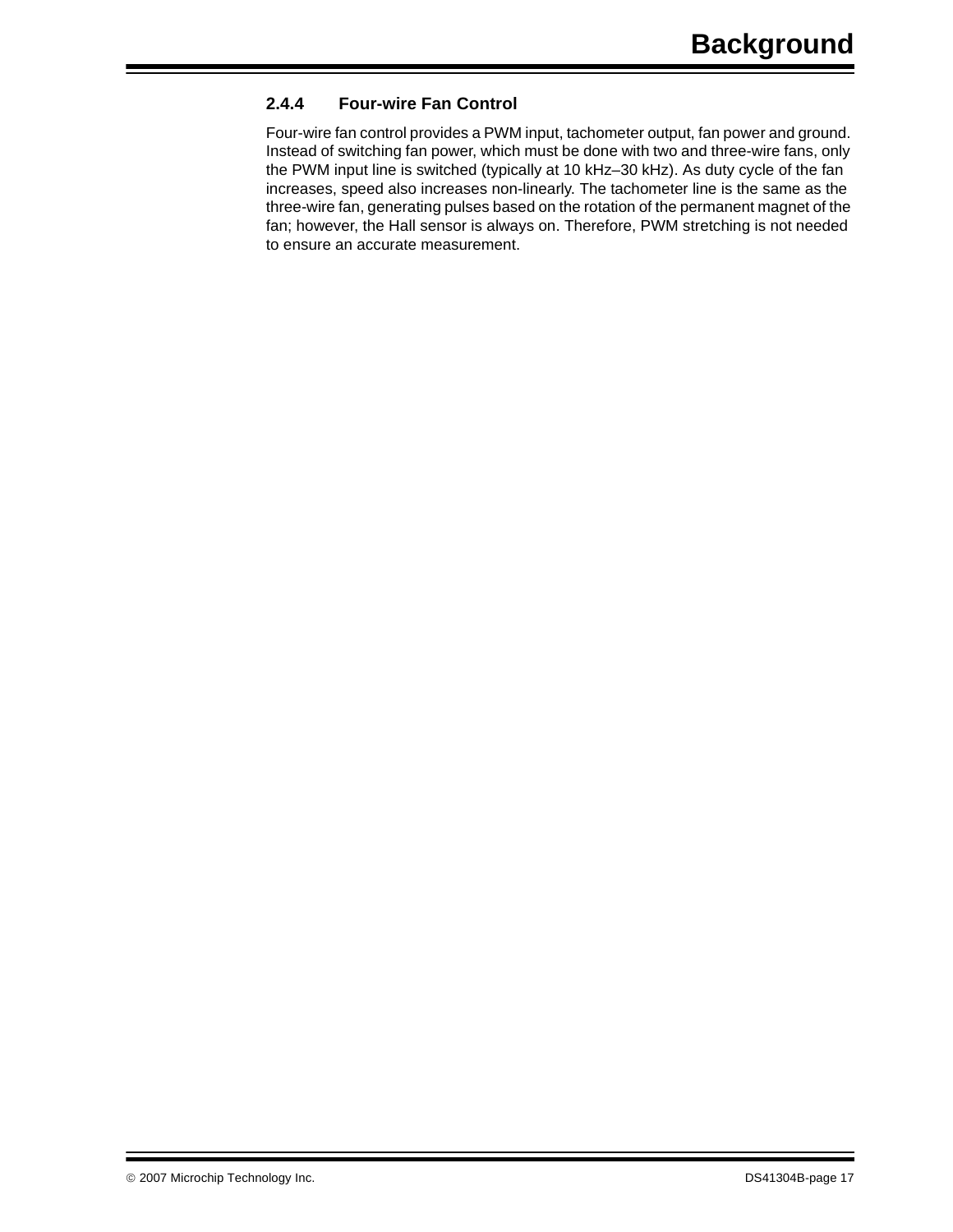**NOTES:**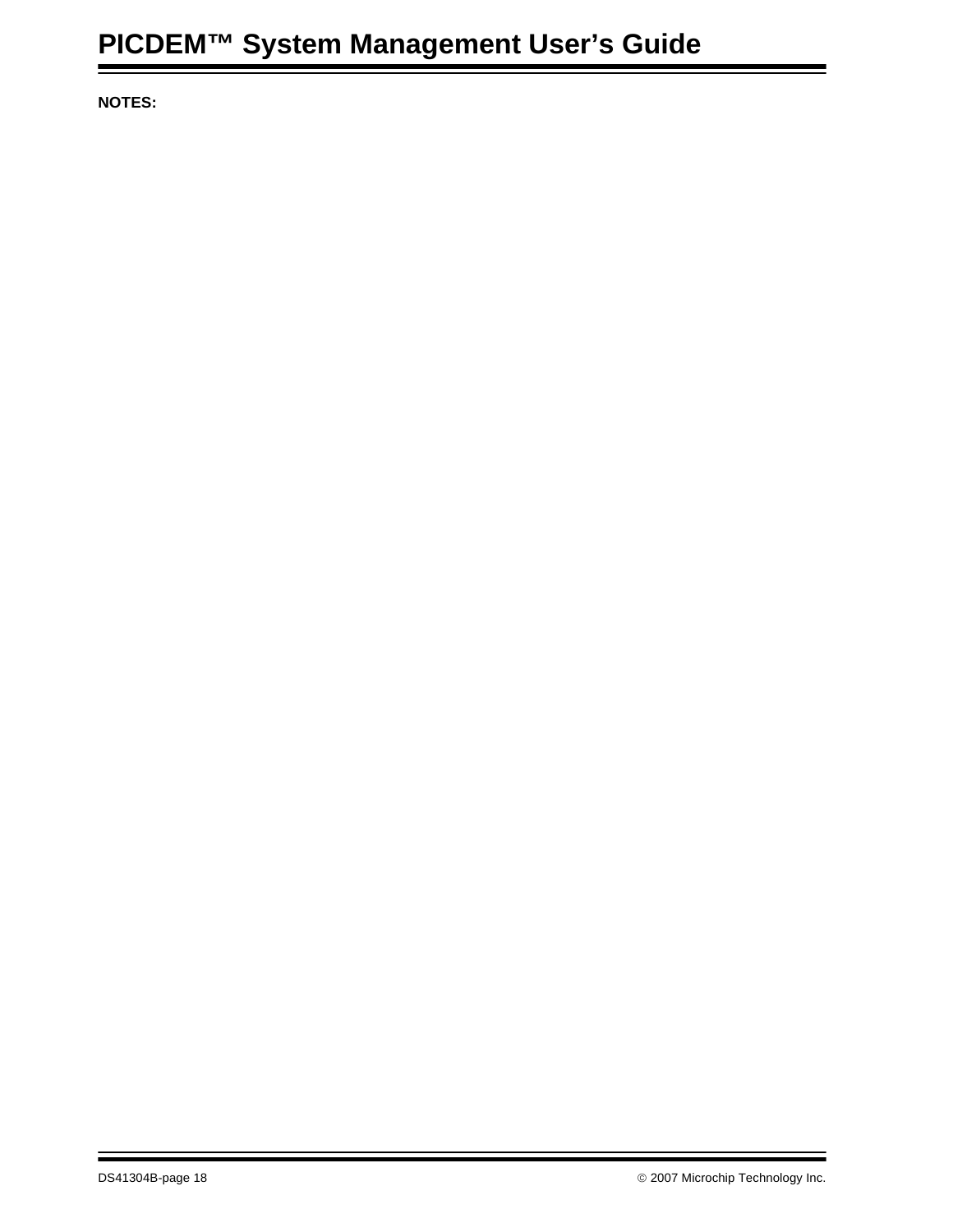

# <span id="page-22-8"></span>**PICDEM SYSTEM MANAGEMENT**® **USER'S GUIDE**

## **Chapter 3. Troubleshooting**

#### <span id="page-22-1"></span><span id="page-22-0"></span>**3.1 INTRODUCTION**

This chapter describes common problems and resolutions associated with using the PICDEM System Management Board.

#### <span id="page-22-2"></span>**3.2 COMMON PROBLEMS**

#### <span id="page-22-3"></span>**3.2.1 Serial Communications does not appear to be working**

Reset the PICDEM System Management Board by pressing the SW100 switch labeled "MCLR."

The PICkit Serial Analyzer must be connected to header P104 labeled "PICkit Serial." Ensure that the board is being powered by a 12 VDC power supply.

#### <span id="page-22-4"></span>**3.2.2 Microcontroller does not run after programming using the MPLAB® ICD 2**

When using the MPLAB ICD 2 as a programmer, the microcontroller will not run unless you disconnect the MPLAB ICD 2 or release the MPLAB ICD 2 from Reset.

#### <span id="page-22-5"></span>**3.2.3 The fan is not providing proper feedback**

The 3-wire fan provides a tachometer output on the SENSE line. Ensure that the JP201 jumper connects to the center and "TACH" pins.

#### <span id="page-22-6"></span>**3.2.4 Heating element is not heating**

Check to see that the heater is enabled. The heater should be on if the CTRL line is high. If you are using the System Management GUI, ensure in the Temperature Management Tab that the checkbox "Heater On" is checked.

Check to ensure that the "Heater Enable" jumper JP200 is in place.

#### <span id="page-22-7"></span>**3.2.5 Temperature is not changing**

Check JP202 and ensure that it is connected to center pin and pin labeled MCP9700.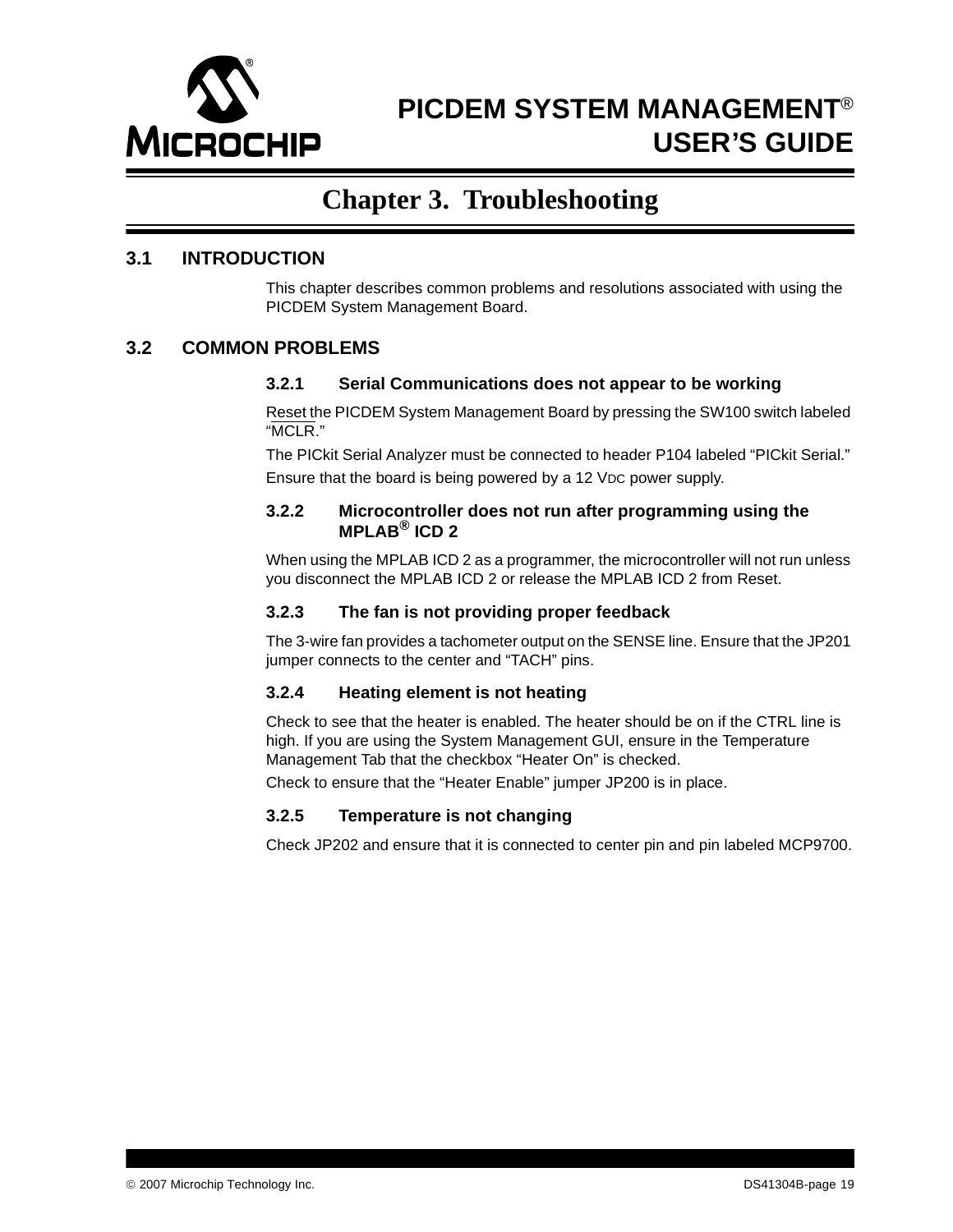**NOTES:**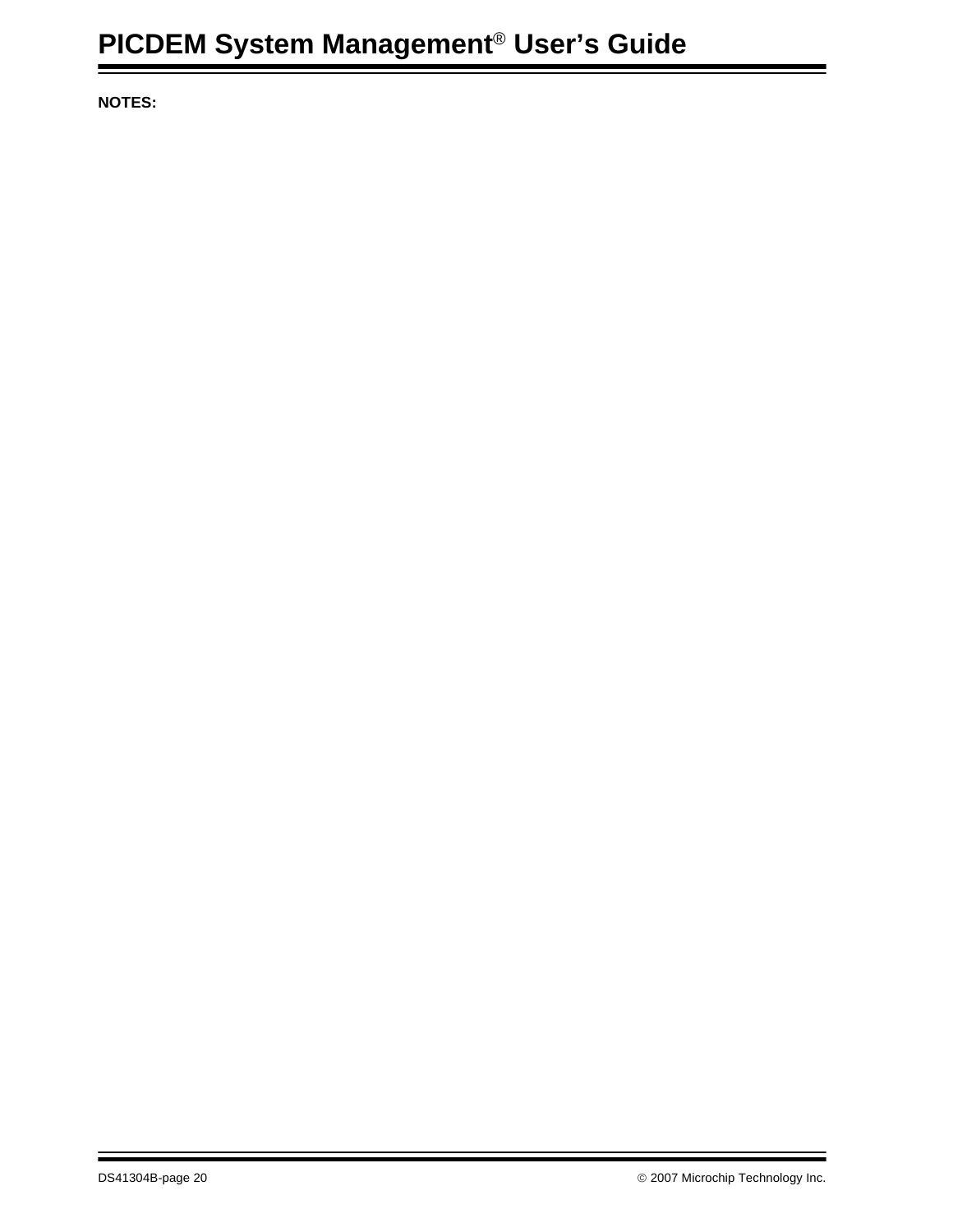

# <span id="page-24-2"></span>**PICDEM™ SYSTEM MANAGEMENT USER'S GUIDE**

### **Appendix A. Hardware Schematics**

#### <span id="page-24-1"></span><span id="page-24-0"></span>**A.1 INTRODUCTION**

This appendix contains the PICDEM™ System Management Board hardware diagrams.



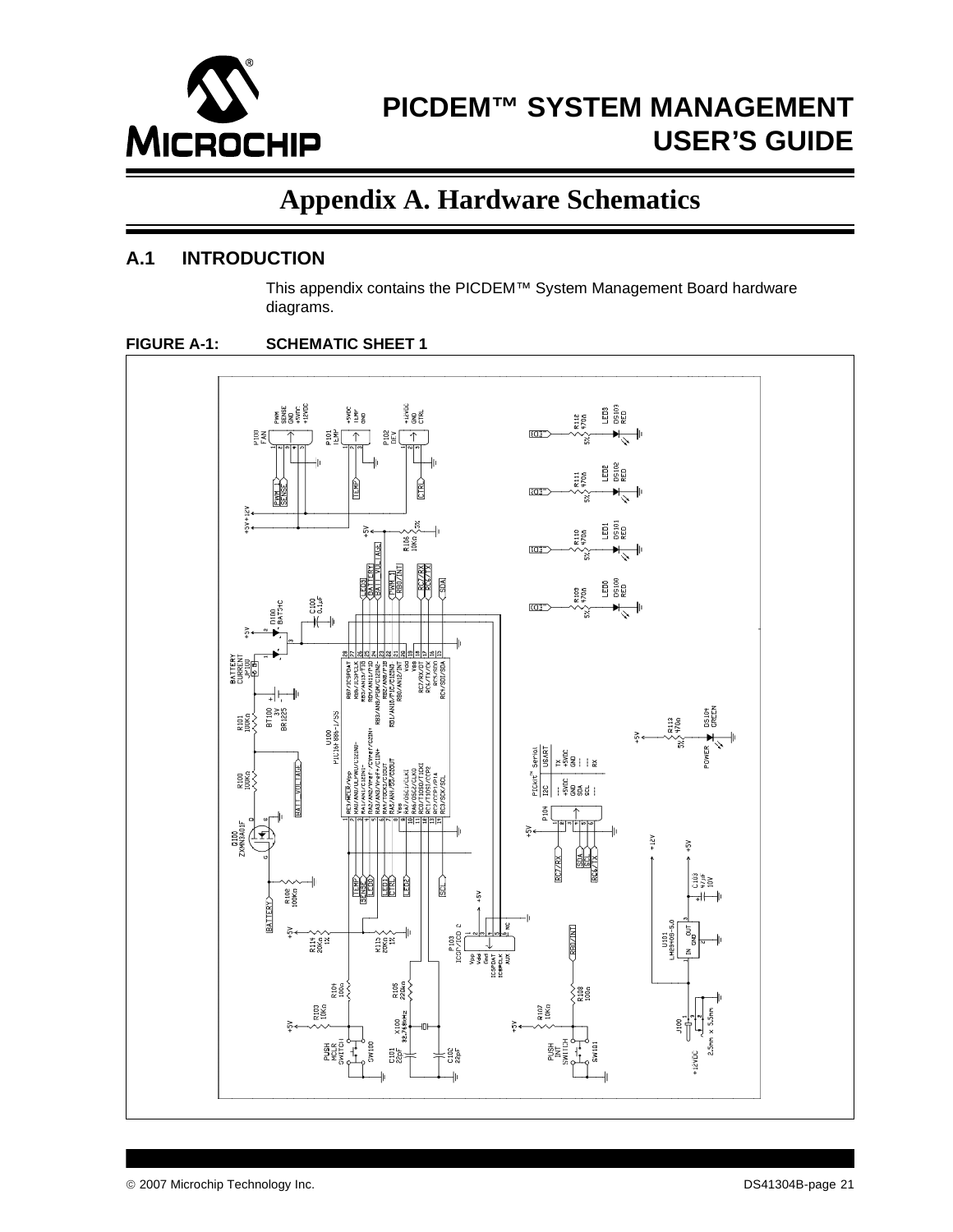# **PICDEM™ System Management User's Guide**



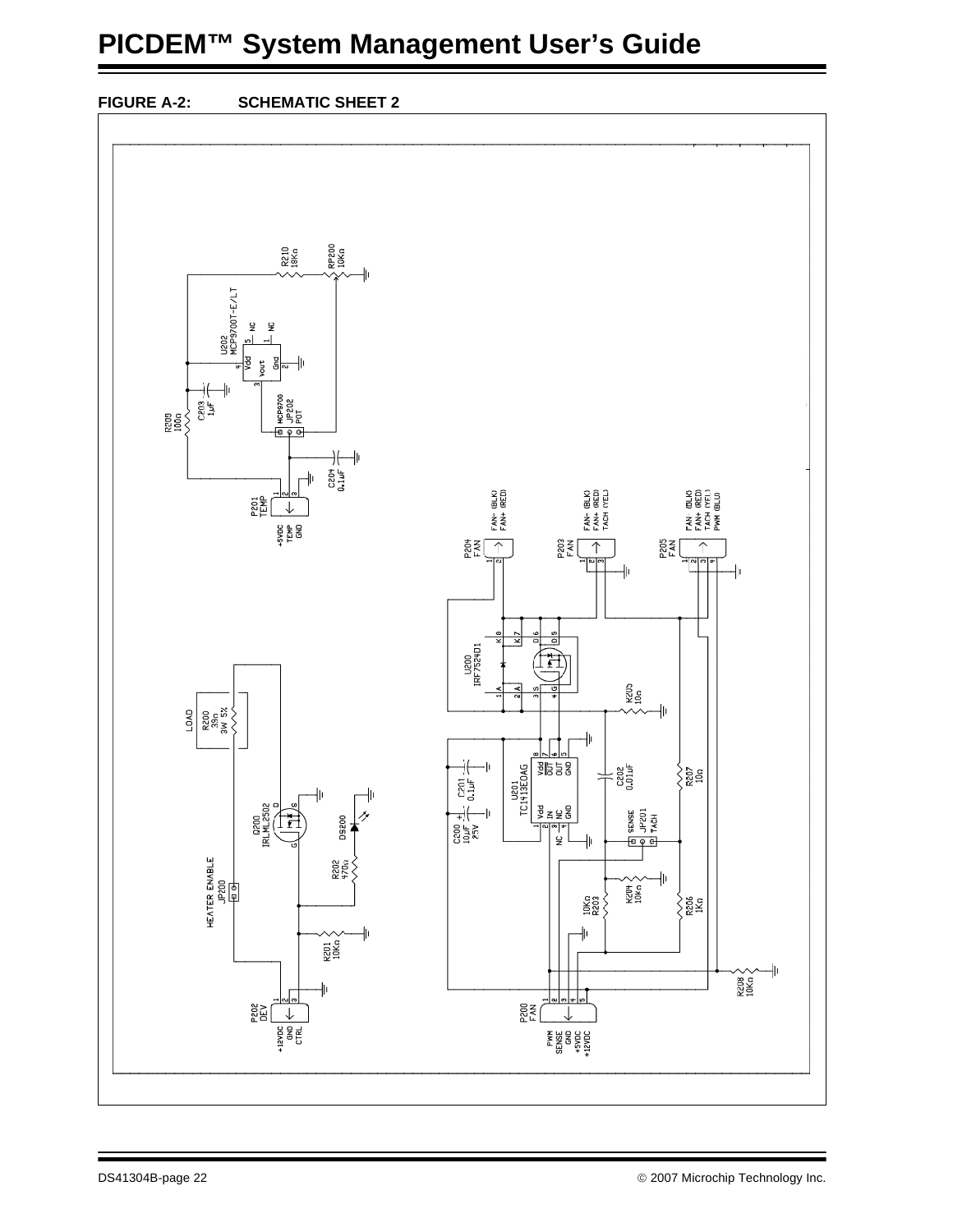

# **PICDEM™ SYSTEM MANAGEMENT USER'S GUIDE**

# <span id="page-26-2"></span>**Appendix B. Register Maps**

#### <span id="page-26-1"></span><span id="page-26-0"></span>**B.1 INTRODUCTION**

This appendix contains the register maps for all of the emulated  $I<sup>2</sup>C$  devices.

| <b>REG</b>   | <b>NAME</b>                       | <b>DESCRIPTION</b>                                                                                                                                                                  |
|--------------|-----------------------------------|-------------------------------------------------------------------------------------------------------------------------------------------------------------------------------------|
| 0x00<br>0x01 | <b>CONFIG1</b><br><b>CONFIG 2</b> | 7:0<br>6:0<br>5: STOP - stop time function 0: RUN, 1: STOP)<br>4:0<br>3:0<br>2:0<br>1:0<br>0:0<br>7:0<br>6:0<br>5:0<br>4:0<br>3: $AF - Alarm flag$<br>2:0<br>1: $AE - Alarm$ enable |
|              |                                   | 0: 0                                                                                                                                                                                |
| 0x02         | <b>SECONDS</b>                    | 00-59 seconds, coding: BCD                                                                                                                                                          |
| 0x03         | <b>MINUTES</b>                    | 00-59 minutes, coding: BCD                                                                                                                                                          |
| 0x04         | <b>HOURS</b>                      | 00-23 hours, coding: BCD                                                                                                                                                            |
| 0x05         | <b>WEEKDAYS</b>                   | 00-06 weekday                                                                                                                                                                       |
| 0x06         | <b>DAYS</b>                       | 01-31 day of the month                                                                                                                                                              |
| 0x07         | <b>MONTHS</b>                     | 01-12 month of the year, coding: BCD                                                                                                                                                |
| 0x08         | <b>YEARS</b>                      | 00-99 year, coding: BCD                                                                                                                                                             |
| 0x09         | <b>ALARM MIN</b>                  | 00-59 minute of alarm, coding: BCD<br>bit 7: enable                                                                                                                                 |
| 0x0A         | <b>ALARM HOUR</b>                 | 00-23 hour of alarm, coding: BCD<br>bit 7: enable                                                                                                                                   |
| 0x0B         | <b>ALARM DAY</b>                  | 01-31 day of alarm, coding BCD<br>bit 7: enable                                                                                                                                     |
| 0x0C         | <b>ALARM WEEK</b>                 | 00-06 weekday of alarm<br>bit 7: enable                                                                                                                                             |
| 0x0D         | (not assigned)                    |                                                                                                                                                                                     |
| 0x0E         | (not assigned)                    |                                                                                                                                                                                     |
| 0x0F         | (not assigned)                    |                                                                                                                                                                                     |

#### **TABLE B-1: REAL-TIME CLOCK CALENDAR: 0XA2**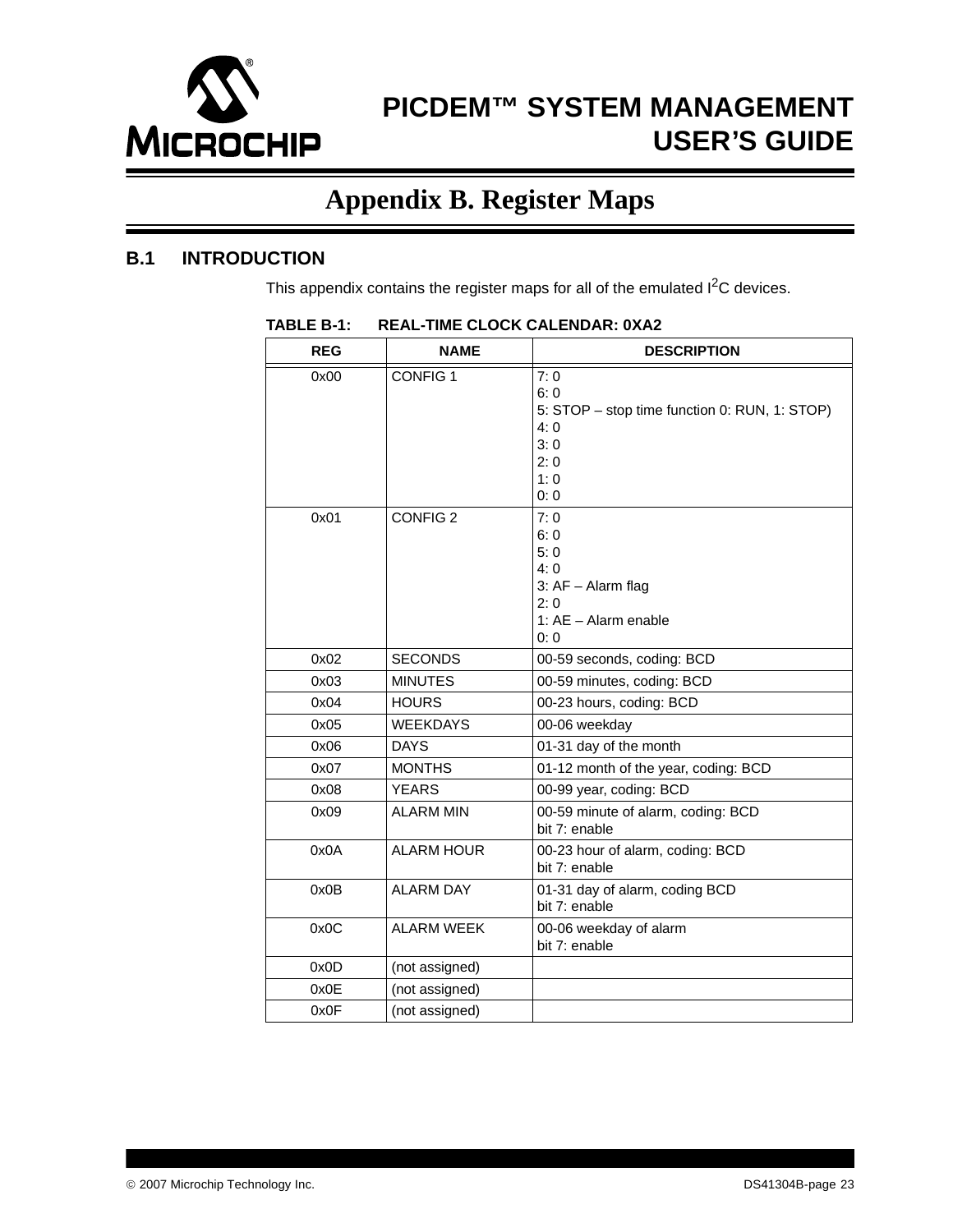| <b>REG</b> | <b>NAME</b> | <b>DESCRIPTION</b>                                                                                 |
|------------|-------------|----------------------------------------------------------------------------------------------------|
| 0x00       |             | ADC High Byte   B '0 0 0 0 9 8 7 6'<br>Voltage (V) = $[(ADC HighByte:ADC LowByte/4) * 2.5 / 1023]$ |
| 0x01       |             | ADC Low Byte   B'5 4 3 2 1 0 x x<br>Voltage (V) = $[(ADC HighByte:ADC LowByte/4) * 2.5 / 1023]$    |

#### **TABLE B-2: ANALOG-TO-DIGITAL CONVERTER: 0XA4**

#### **TABLE B-3: THERMAL CONTROLLER: 0XA6**

| <b>REG</b> | <b>NAME</b>                           | <b>DESCRIPTION</b>                                                                                                                                                         |
|------------|---------------------------------------|----------------------------------------------------------------------------------------------------------------------------------------------------------------------------|
| 0x00       | Temperature High Byte                 | Ambient Temperature (degC) = [(Temperature High<br>Byte: Temperature Low Byte)/1023 * 2.5 - .50] / .010                                                                    |
| 0x01       | Temperature Low Byte                  |                                                                                                                                                                            |
| 0x02       | Duty Cycle High Byte                  | High Time of PWM<br>High Time = (Duty Cycle High Byte:Duty Cycle Low<br>Byte) / 32768<br>Duty Cycle = High Time / Period High: Period Low                                  |
| 0x03       | Duty Cycle Low Byte                   |                                                                                                                                                                            |
| 0x04       | Max. Output High Byte                 | Maximum Duty Cycle Output (PWM High Time)<br>Max High Time = (Duty Cycle High Byte:Duty Cycle Low<br>Byte) / 32768<br>Duty Cycle = Max High Time / Period High: Period Low |
| 0x05       | Max. Output Low Byte                  |                                                                                                                                                                            |
| 0x06       | Min. Output High Byte                 | Minimum Duty Cycle Output (PWM High Time)<br>Min High Time = (Duty Cycle High Byte:Duty Cycle Low<br>Byte) / 32768<br>Duty Cycle = Min High Time / Period High: Period Low |
| 0x07       | Min. Output Low Byte                  |                                                                                                                                                                            |
| 0x08       | Period High Byte                      | Duty Cycle Period<br>Period = (Period High Byte: Period Low Byte) / 32768                                                                                                  |
| 0x09       | Period Low Byte                       |                                                                                                                                                                            |
| 0x0A       | <b>Upper Temperature</b><br>High Byte | <b>Upper Temperature Set Point</b><br>Upper Temperature (degC) = [((Upper Temperature<br>High Byte: Upper Temperature Low Byte) / 1023)) - .50] /<br>.010                  |
| 0x0B       | <b>Upper Temperature</b><br>Low Byte  |                                                                                                                                                                            |
| 0x0C       | Lower Temperature<br>High Byte        | Lower Temperature Set Point<br>Lower Temperature (degC) = [((Lower Temperature<br>High Byte: Lower Temperature Low Byte) / 1023)) - .50] /<br>.010                         |
| 0x0D       | Lower Temperature<br>Low Byte         |                                                                                                                                                                            |
| 0x0E       | Tach Speed High Byte                  | Tachometer Measurement<br>Frequency = 32768 / Tach Speed High Byte: Tach<br>Speed Low Byte<br>RPM = (Frequency $/ 2$ ) * 60                                                |
| 0x0F       | Tach Speed Low Byte                   |                                                                                                                                                                            |
| 0x10       | <b>STATUS</b>                         | Bit $< 7:1 > 0$<br>Bit $0 =$ Heating Element Enable ( $0 =$ Off, $1 =$ On)                                                                                                 |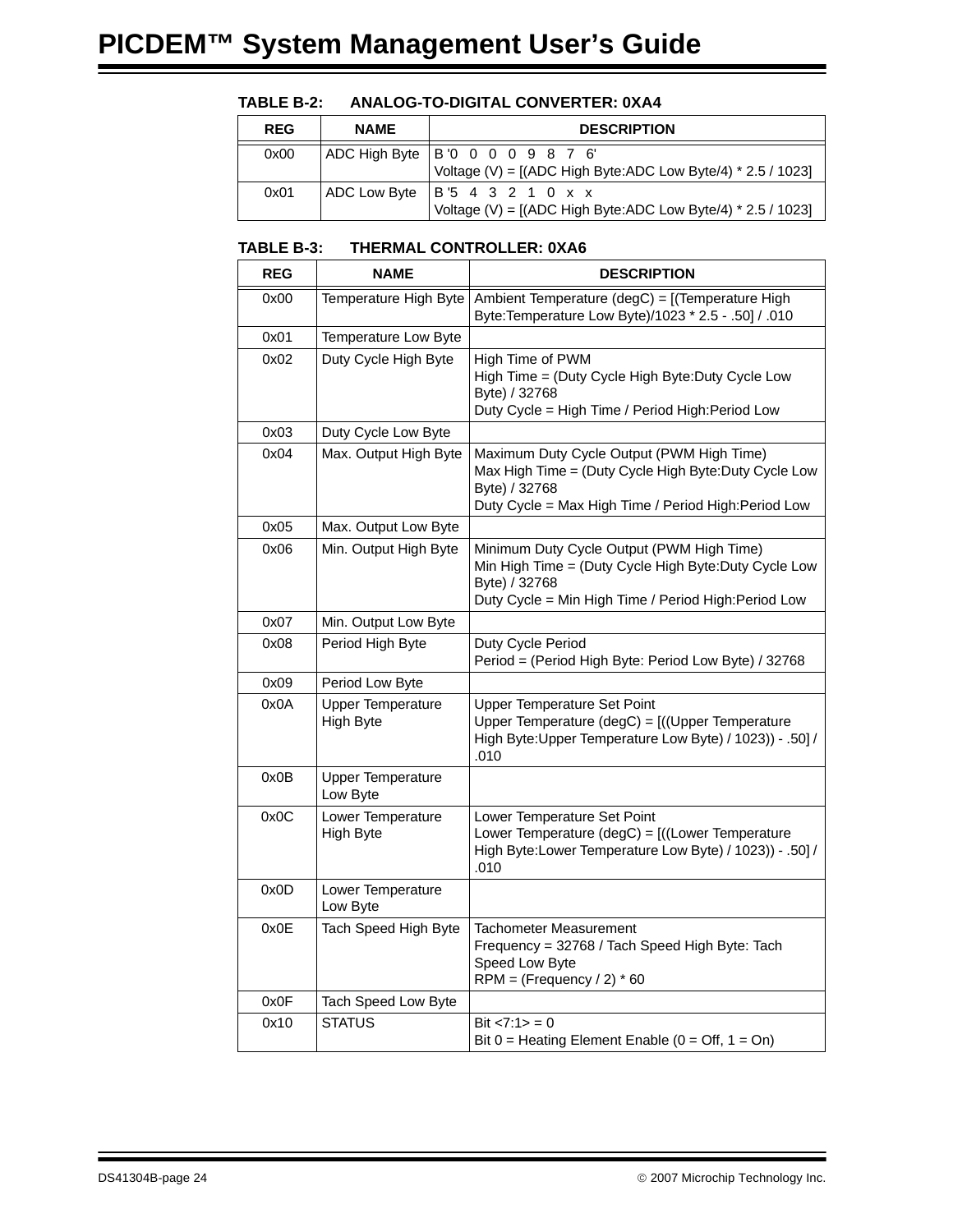<span id="page-28-0"></span>**TABLE B-4: SERIAL EEPROM: 0XA8**

| <b>REG</b>  | NAME | <b>DESCRIPTION</b>      |
|-------------|------|-------------------------|
| $0x00-0xFF$ | Data | <b>EEPROM Data Byte</b> |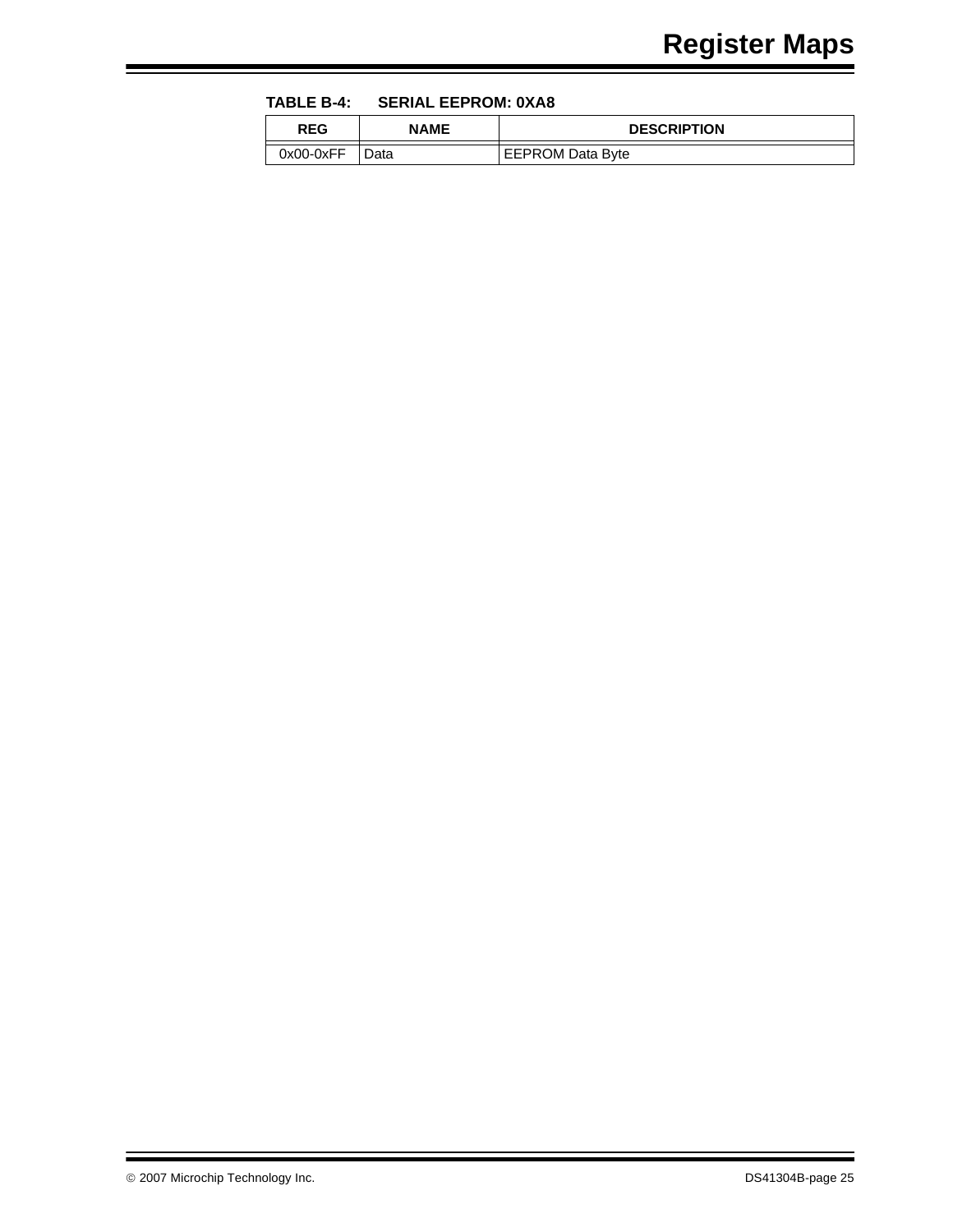**NOTES:**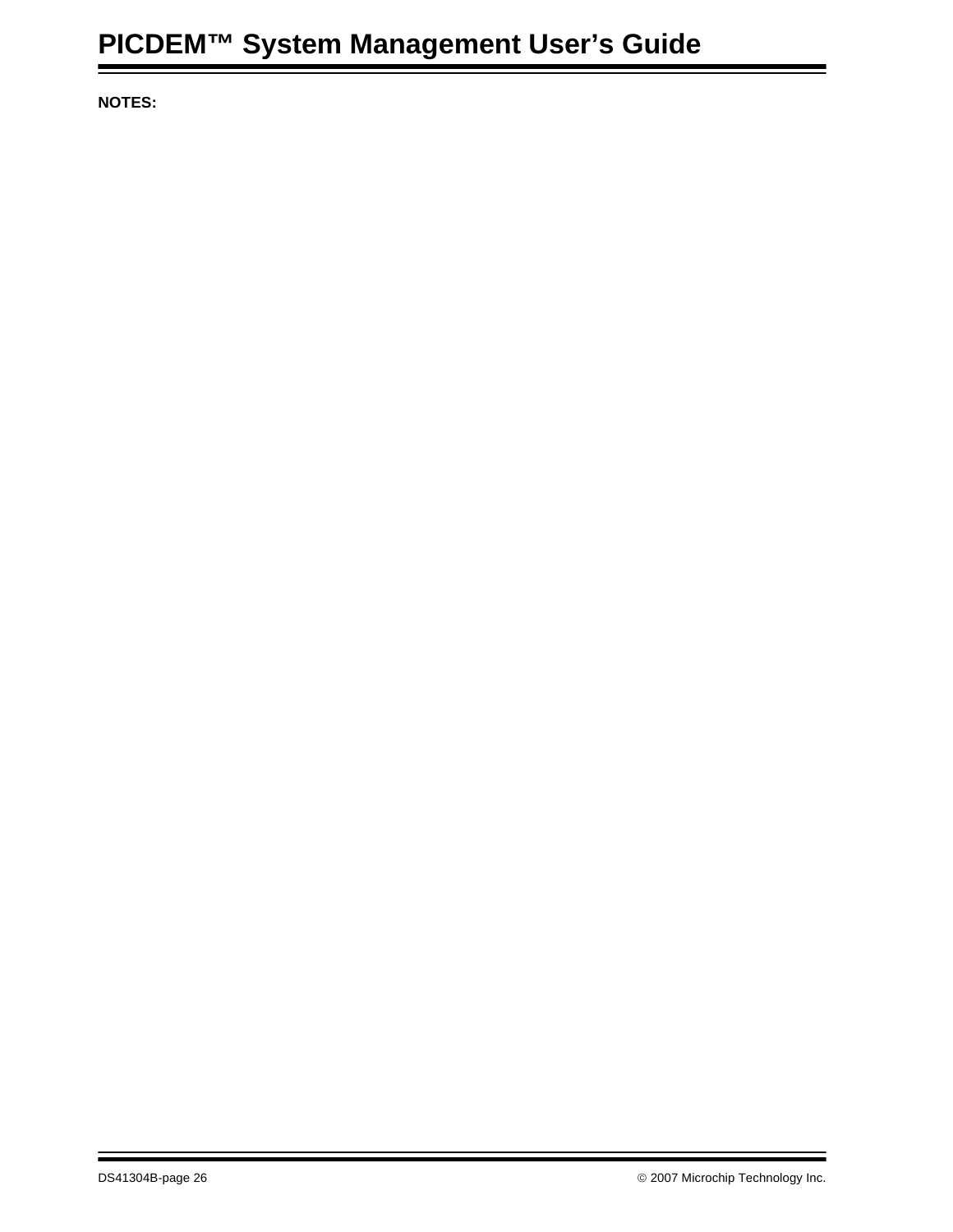**NOTES:**